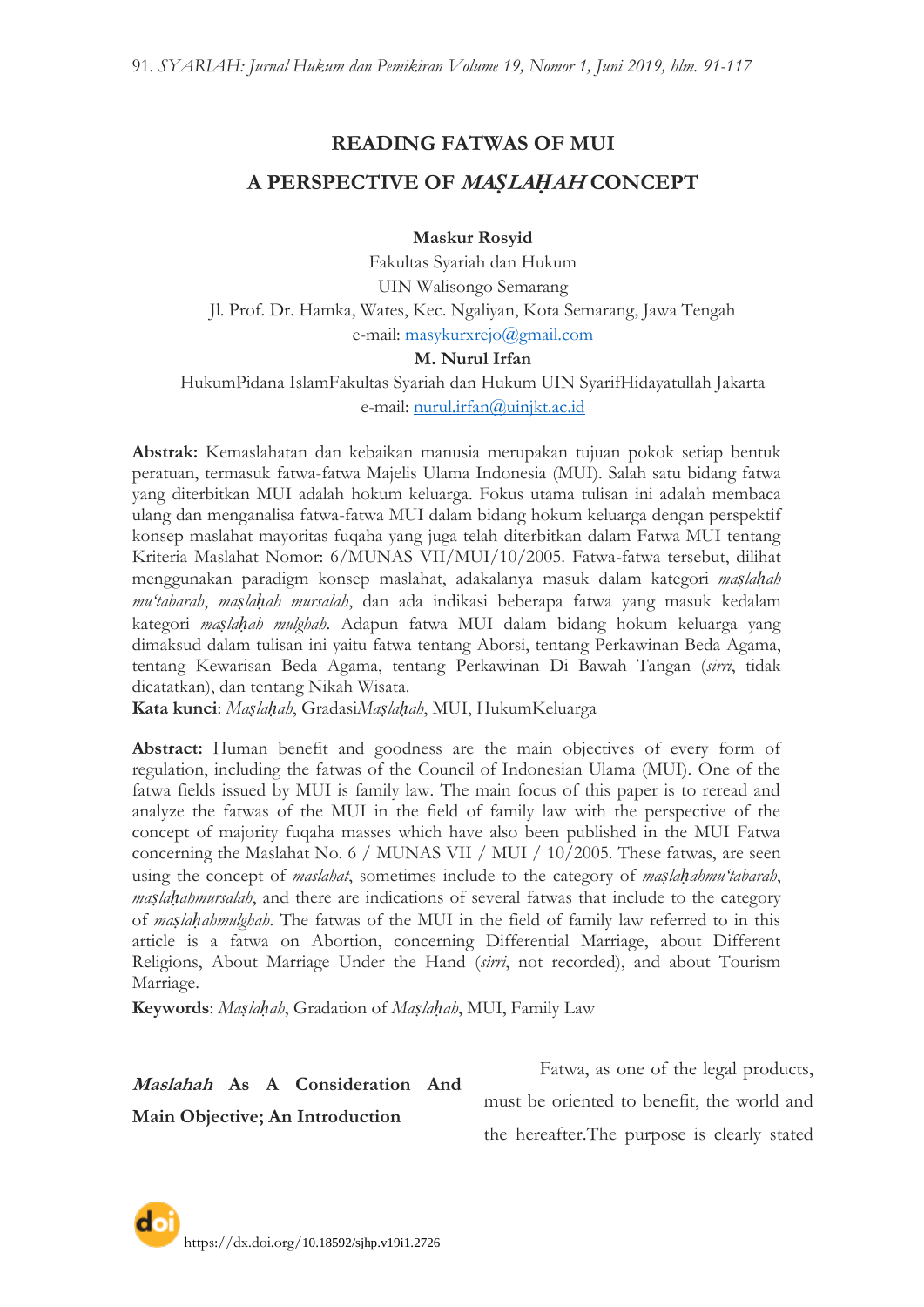in the Basic Guidelines for Determining the Fatwa of the Council of Indonesian Ulama (MUI) Chapter III paragraph 5 and emphasized in the Establishment of Fatwa Halal point I, namely that every fatwa must not conflict with the benefit of the people.<sup>1</sup> The MUI in its fatwa guideline states that the fatwa issued must be through the established legal procedure (*istidlāl*), which must be based on the Qur'an's argument, the hadith which is *mu'tabar* and must not conflict with the benefit of the people. Related to the last condition, that is, it must not conflict with the benefit of the people, the writer has two assumptions, first, that which should not conflict with the benefit of the people is the argument of the Qur'an and hadith. Second, that which should not conflict with the benefit of the people is the product of the MUI fatwa. The first assumption has the understanding that benefit is the main argument for the other two arguments.<sup>2</sup> In some cases, this can be

 $\overline{a}$ 

justified where the priority is given to the text.

The second assumption has the understanding that the fatwa issued by the MUI must not conflict with the benefit of the people. The main object in the second sense is about the results or product of the fatwa. The main proposition in this sense is the Qur'an and hadith, then the results of the taking of the two arguments which will be used as a determination of fatwa. Thus the fatwa is considered to have accommodated benefit, or in other words reality or context must be subject to the text. Whatever the condition of the community, it still must be subject to the existing texts because they are considered to contain benefits. The question that arises next is what if it turns out that the text (*naṣṣ*) is contrary to benefit? Which is the main proposition in the case? Related to the case, there are two answers, first, that the provision of texts must still be used as a proposition, which is why the benefit of the people must obey and comply with the provisions of the text. The second relates to the first assumption that the benefit of the people must take precedence over the

<sup>1</sup>Guidelines and Procedures for Determining the Fatwa of the Council of Indonesian Ulama Chapter III point 5 in K.H. Ma'ruf Amin*at.all*., *Himpunan Fatwa Majelis Ulama Indonesia Sejak 1975*(Jakarta: SekretariatMajelis Ulama Indonesia, 2011),6, and the System and Procedure for Determining Products in the Council of Indonesian Ulama in K.H. Ma"ruf Amin *at.all.*, *Himpunan Fatwa Majelis Ulama Indonesia Sejak 1975*, 14.

<sup>2</sup>This concept is stated by Najm al-Dīn al-Ṭūfī when describing *maṣlaḥah* as the basis of the main law. Regarding al-Ṭūfī can be read in Najm al-Dīn al-Ṭufī, Sharḥ al-Arba"īn al-Nawāwī in MuṣṭafāZayd, *al-Maṣlaḥah fi al-Tashrī' al-Islāmī wa Najm al-Dīn al-*

*Ṭūfī*(Kairo: Dār al-Fikr al-"Arabī, 1964).Najm al-Dīn al-Ṭufī, *SharḥMukhtaṣarRauḍah*(Beirut: Mu"assasah al-Risālah, 1990). MaskurRosyid, *ImplementasiKonsepMaslahat al-Ṭūfīdalam Fatwa MUI (2005-2010)*(Magelang, NgudiIlmu, 2013).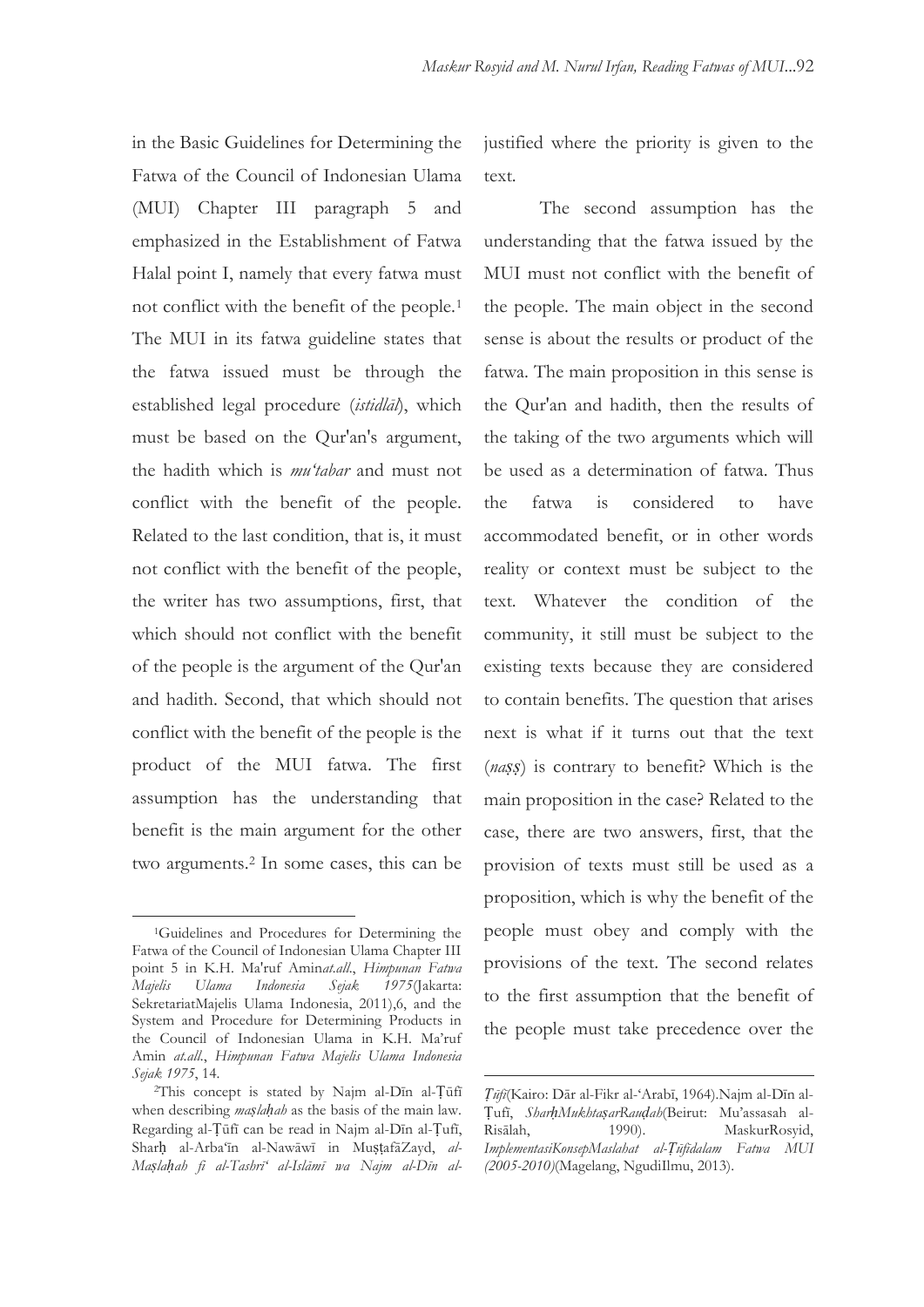-

texts of the texts, so the texts are under the auspices of benefit.

However, the MUI then explained that the benefit of the people intended was a benefit which did not contradict Nash, manifesting the *maqāṣid al-sharī'ah* in the form of the preservation of *al-ḍarūriyyah alkhamsah* namely preserving religion, reason, soul, wealth, and descent.<sup>3</sup> The MUI then issued a fatwa on the criteria for *maḥlaḥah* as mentioned - based on the following considerations.<sup>4</sup> First, there are many groups or groups who, in the name of *maṣlaḥah*, then use it as a proposition to establish a law, thus ignoring standard rules and boundaries. Second, by ignoring the standard rules and boundaries of the problem, it has resulted in errors in establishing the law. As a result of the mistakes of Islamic law, then it has an impact on unrest in the community. Thirdly, in an effort to position and maintain Islamic law proportionally, the MUI needs to establish a fatwa regarding the criteria of the *maṣlaḥah* in an effort to avoid misunderstandings. The basis used in the fatwa is the Qur'an, the Hadith of the Prophet, and the opinions of the ulama

 $\overline{a}$ 

which Opwis<sup>5</sup> classifies as conventional scholars, they are al-Ghazzālī (505 H)<sup>6</sup> and al-Shāṭibī (790 h)<sup>7</sup> , and the opinions of al-Khawārizmī(850 h) in al-Shawkānī (1250  $H$ <sup>8</sup>.

Determination of the criteria for the *maṣlaḥah* is a re-explanation of the criteria of the *maṣlaḥah* which have been explained by medieval scholars. This is like what Khallāf(1956 M) did in explaining *almaṣlaḥah*. <sup>9</sup> Unlike other contemporary thinkers who tried to formulate a new theory about *maṣlaḥah*, but he instead affirmed the theory of medieval

<sup>7</sup>Al-Shāṭibī in *al-Muwāfaqāt*Juz II, 39-40 he stated that every basis of religion (benefit) which was not appointed by a particular nass and he was in line with the act of sharak and its meaning was taken from the arguments of the sharak, then that was true, could be used as a legal basis and reference. Thus if the problem - based on the conclusions of several arguments - can be ascertained the truth. Because the arguments do not have to show legal certainty on their own without being combined with other arguments, because that is difficult to happen.Al-Shāṭibī, *Al-Muwāfaqāt fi Uṣūl al-Aḥkām* (Mesir: Dār al-Fikr, 1341 H), II, 39-40. This statement was quoted by MUI as one of the basis of the fatwa, K.H. Ma"ruf Amin *at.all*., *Himpunan FatwaMajelis Ulama IndonesiaSejak 1975*, 489.

<sup>3</sup>The first point in the MUI Fatwa concerning the Criteria of Maṣlaḥah, K.H. Ma"ruf Amin *at.all*., *Himpunan Fatwa Majelis Ulama IndonesiaSejak 1975*, 490.

<sup>4</sup>MUI Fatwa concerning the Criteria of *Maṣlaḥah*, Number: 6/MUNAS VII/MUI/10/2005.

<sup>5</sup>Felicitas Meta Maria Opwis, "*Maṣlaḥah* in Contemporary Islamic Legal Theory" Articles in *Islamic Law and Society 12, 2, Leiden (2005)*.

<sup>6</sup>Al-Ghazzālī's opinion which is used as one of the bases for determining the fatwa is taken from his essay entitled *al-Mustaṣfā*Juz I pages 286-287 as follows. ام .etcالمصلحة فهي عبارة في الاصل عن جلب منفعة او دفع مضرة

<sup>8</sup> K.H. Ma"ruf Amin *at.all*., *Himpunan FatwaMajelis Ulama IndonesiaSejak 1975*, 488.

<sup>9</sup>In Opwis' research it was said that Khallāf in his perspective on maslahat preferred to affirm the conventional theory which was assumed to be established rather than formulating a new theory, Felicitas Meta Maria Opwis, "Maṣlaḥah in Contemporary Islamic Legal Theory" 190.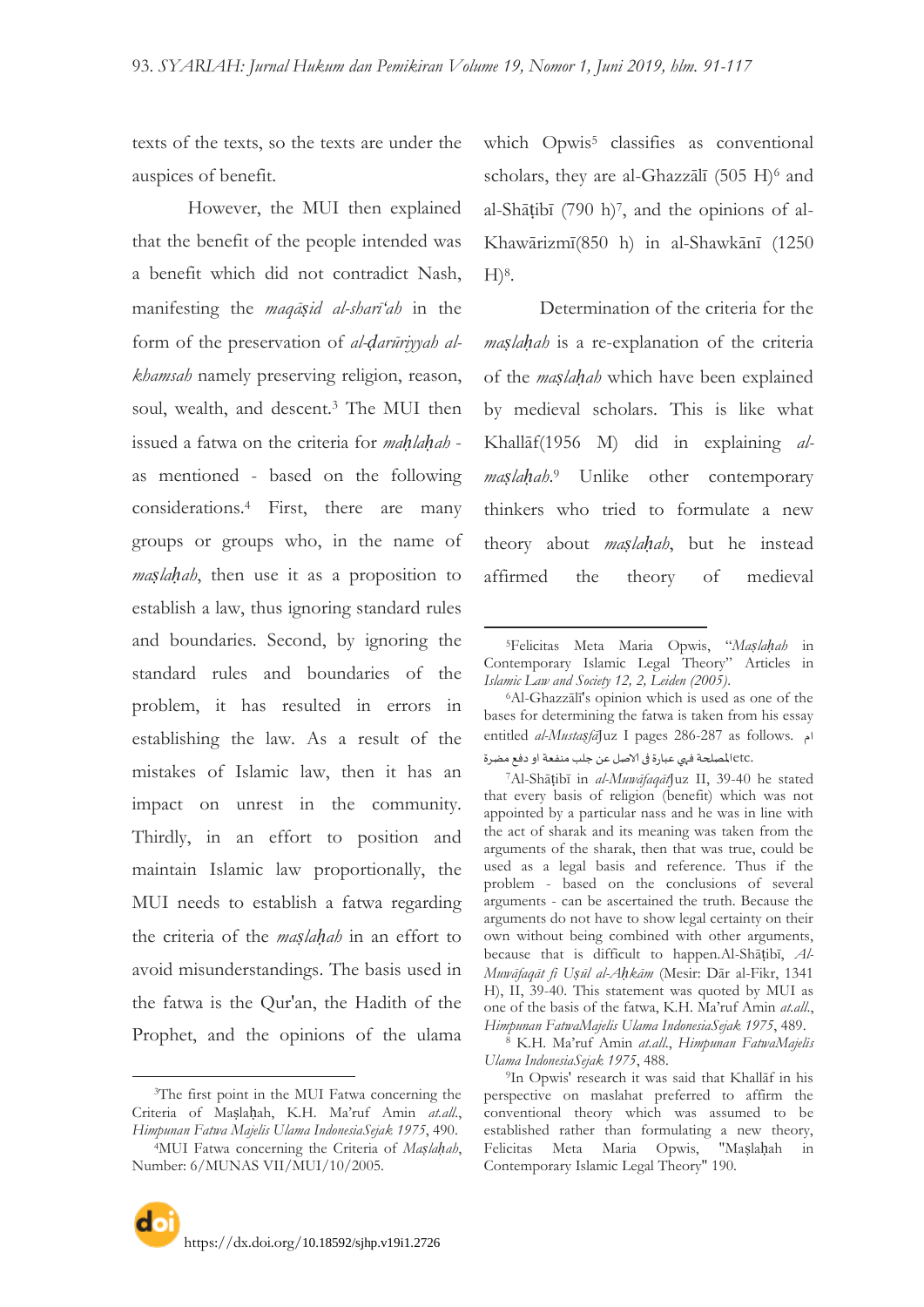Jurisprudence which discussed again about *maṣlaḥah* with terms *maṣlaḥah mursalah* and at the same time completely refused the use of *maṣlaḥahmulghah*. This is what happened in the MUI fatwa on the criteria of the *maṣlaḥah* who want to reaffirm the *maṣlaḥah* theory that has been put forward by the jurists. That the benefit received is a problem that is in line with the text or in line with the intent contained in the text, so that the problem that conflicts with it must be rejected.

Although not only bound by one school, for example the al-Shafi'i school or the Mālikī school, but the MUI did not dare to get out of the opinion of the priests of the school. In this matter, Nadir said that most of the MUI fatwas constituted a repetition of what had been explained by the previous clerics and there was no new fatwa issued by the MUI.<sup>10</sup> It seems that this opinion is correct but not one hundred percent because in some cases there are cases that have never before existed and have never been explained by the scholars.<sup>11</sup>

Back to the theme of the problem used by the MUI, that in terms of not being contradictory to the text of the MUI it does not explain in detail about the intended text. However, by looking at the guidelines used by MUI, which is in line with the number of scholars, it can be concluded that the texts in question are texts that *qaṭ'ī* is not the *ẓannī*. In this connection, the MUI explained that Islamic law is divided into two, first *qaṭ'ī* laws and the two *ẓannī* laws, without further explaining the understanding of both.<sup>12</sup> The possibility of two divisions of Islamic law is in line with the meaning of the texts *qaṭ'ī* and *ẓannī*. Because then the MUI said that if it turns out the problem posed after being examined is a problem with the *qat'ī* law and found in *ijmā*" which is *mu'tabar* then the fatwa must be reported as it is and does not need to do *ijtihād* because the law which is *qaṭ'ī* is assumed to be a law may be contested.<sup>13</sup> On the other hand, if the problem is included in the legal issue that is *ẓannī*, then the MUI will carry out ijtihad.

 $\overline{a}$ 

<sup>10</sup>Nadirsyah Hosen, "Behind the Scenes: Fatwas of Majelis Ulama Indonesia 1975-1998"*Journal of Islamic Studies*, 15:2. 2004, 170-175.

<sup>11</sup>Some of these new cases include cases of food and medicine, as well as labeling or halal certificates for processed food. More complete reading; K.H. Ma"ruf Amin *at all.*, *Himpunan FatwaMajelis Ulama IndonesiaSejak 1975*, 593-etc..

<sup>12</sup>Chapter III concerning the Method of Determining the Second Point Fatwa in K.H.Ma"ruf Amin atal., *Himpunan Fatwa Majelis Ulama IndonesiaSejak 1975*, 5-6.

<sup>13</sup>Chapter III concerning the Method of Determining the Second Point Fatwa in K.H. Ma"ruf Amin et al.*Himpunan Fatwa Majelis Ulama IndonesiaSejak 1975*, 5.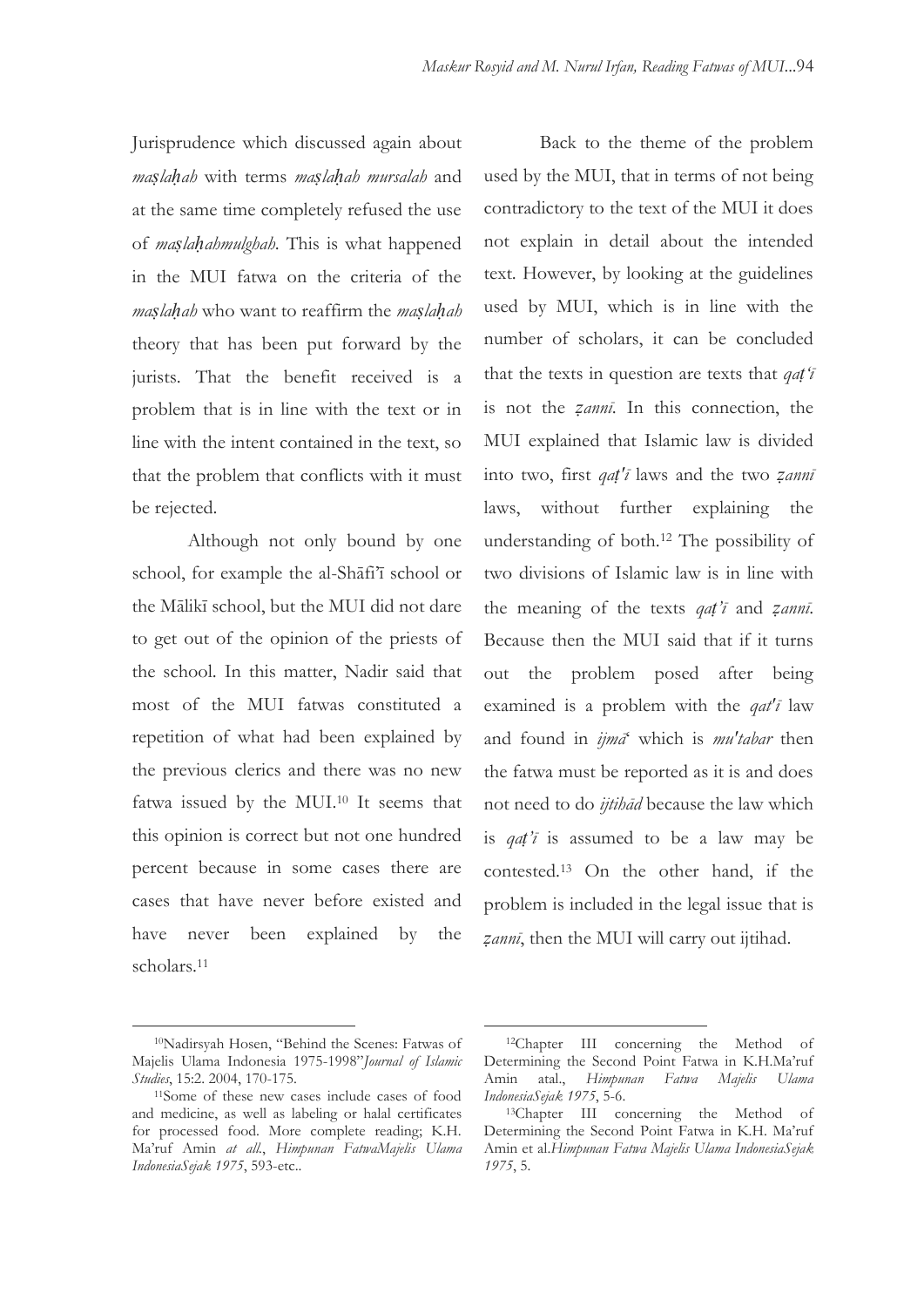Nash who is *qaṭ'ī* and *ijmā'* occupy the highest position in the MUI fatwa methodology, so that it must be in line with both. The logical consequence if it is contrary to both is not referred to as *maṣlaḥah*. From the explanation above, it can be concluded that *maṣlaḥah* is used as a basic guideline for determining fatwa. The mass criteria used by the MUI are more referring to al-Ghazzali's opinion, that the benefit that is used must not conflict with the text so that each fatwa must have support and approval or at least in line with the soul's text. Such a theory is taken by the author from reading about the basic guidelines for making fatwas related to the concept of *maṣlaḥah* which was used as a

#### **Fatwas About Abortion**

-

This fatwa was published twice by the MUI in 2000<sup>14</sup> and in 200515. If the reason for issuing a fatwa in 2000 was to question the law for abortion before the *nafkh al-rūḥ*, <sup>16</sup> then in 2005 the reason for its publication was more developed. Initially only questioning the law, the latter

guideline by the MUI. However, in reality, the guidelines that are so neat do not work as written.

Many fatwas have been published by MUI. Related to *aqīdah*, worship, social, and economy. Both published through the results of *ijtimā'*, the results of the National Conference, as well as the results of the fatwa commission meeting. However, in this paper, writing is restricted to the sociocultural field and narrowed down in the fields of marriage and family law. The fatwa in the field of family law will be re-read by the author using the concept of *maṣlaḥah* as mentioned by MUI in its fatwa regarding the criteria for *maṣlaḥah*.

is the reason because many cases of abortion are not according to religious guidance, carried out by people who are not competent, and questioning the prohibition of abortion as the 2000 MUI fatwa or still may do so under certain circumstances.<sup>17</sup>

Answering questions about abortion, the MUI delivered a number of verses from the Qur'an, including QS. Al-An"ām (6): 15118, QS. Al-Isrā'(17): 3119, QS.

<sup>14</sup>MUI Fatwa Number 1 / Munas VI / MUI / 2000 concerning Abortion.

<sup>15</sup>MUI Fatwa Number 4 of 2005 concerning Abortion.

<sup>16</sup>See the MUI National Conference Number 1 / National Assembly VI / MUI / 2000 Fatwa concerning Abortion in K.H. Ma"ruf Amin et al.*Himpunan Fatwa Majelis Ulama IndonesiaSejak 1975*, 395-dst.

<sup>17</sup>MUI Fatwa Number 4 of 2005 concerning Abortion in K.H. Ma"ruf Amin et al.*Himpunan Fatwa Majelis Ulama Indonesia Sejak 1975*, 455.

و لا تقتلوا النفس التى حرم الله الا 18That verse is that. ١ بالحق)QS. Al-An"ām (6): 151). which means the prohibition of killing souls that God forbids except for reasons permitted by Islam.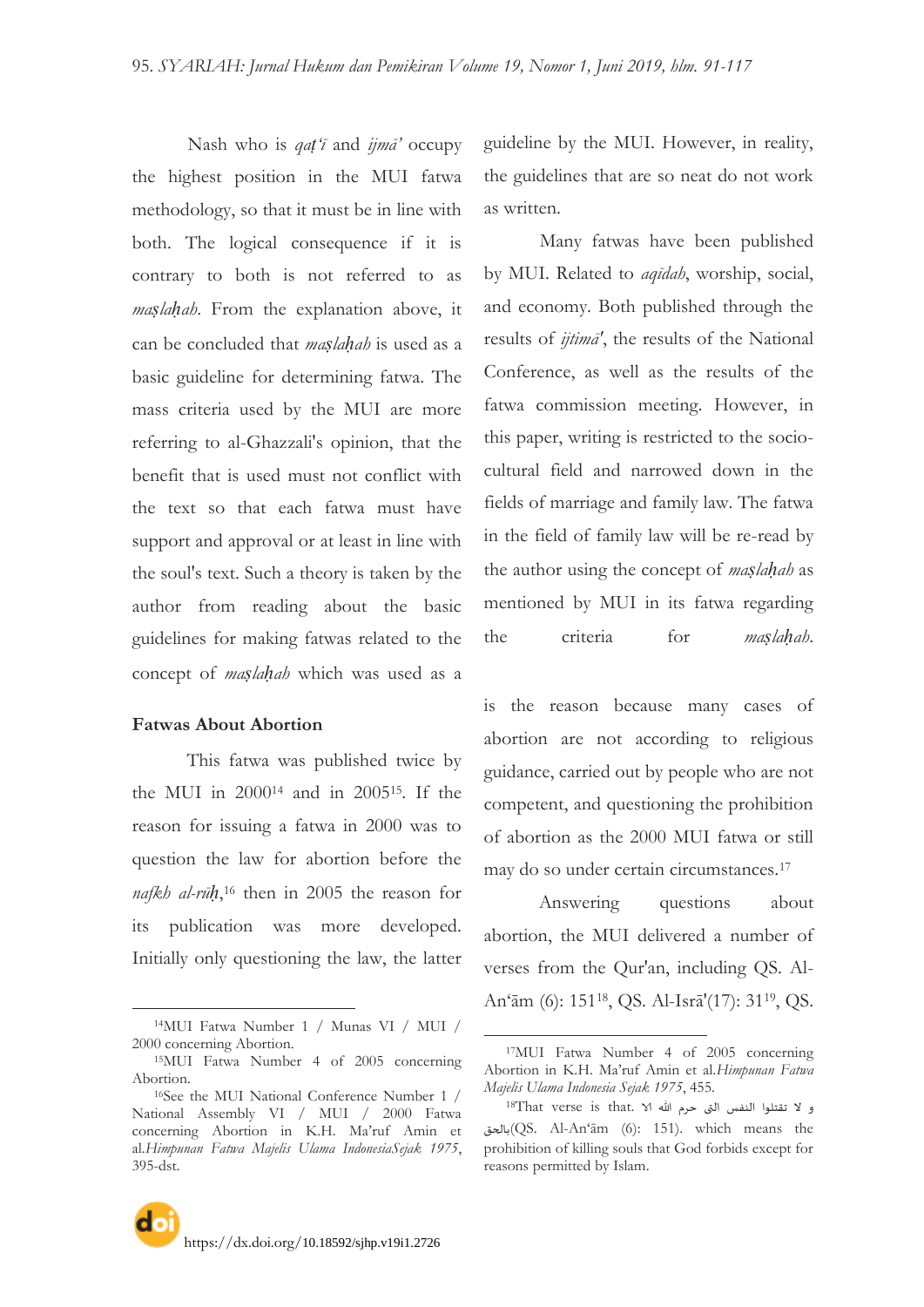Al-Furqān (25): 7620, QS. Al-Ḥajj (22): 5<sup>21</sup> , and QS. Al-Mu'minūn (23): 12-1422. In addition, the MUI also mentions a number of traditions that regulate human creation<sup>23</sup> as well as the punishment for killing a fetus of a mother by giving a male or female slave, $24$  and a hadith regarding the prohibition of doing harm.<sup>25</sup> Several rules were also conveyed to reinforce the fatwa argument, which among other things concerning the prioritization of removing damage to the withdrawal of benefits.<sup>26</sup>

<sup>21</sup>The verse in the surah contains the life after death. This is true, to convince those who doubt the resurrection after the death of God then to continue by explaining the beginning and process of human creation.

<sup>22</sup>This verse only explains about the process of human creation, and does not explain the topic of discussion, namely the law on abortion.

<sup>23</sup>The Hadith is:

 $\overline{a}$ 

ان احدكم يجمع خلقه فى بطن امه اربعين يوما ثم يكون علقة مثل ذلك ثم يكون مضغة مثل ذلك ثم يبعث الله ملكا فيؤمر باربع كلمات و يقال له اكتب عمله و رزقه و اجله و شقي او سعيد ثم ينفخ فيه الروح .

Al-Bukhārī, *Ṣaḥīḥ al-Bukhārī*, hadith number 2969. This hadith does not mention abortion only explained about the time of the baby's growth in the womb of his mother until the spirit was blown to him.

<sup>24</sup>The Hadith is.

اقتتلت امراتان من هذيل فرمت احداهما الاخرى بحجر فقتلتها و ما فى

بطنها فاختصموا الى رسول الله صلى الله عليه و سلم فقضى رسول الله صلى الله عليه و سلم ان دية جنينها غرة عبد او وليدة (متفق عليه).

"Abd Allah bin "Abd al-Raḥmān al-Bassām, *Tawḍīḥ al-Aḥkām min Bulūgh al-Marām* (Libanon: Mu"assasah al-Khidmāt al-Ṭiba"iyyah, 1994), V: 185.

لا ضرر و لا ضرار .<sup>25</sup>The Hadith is

<sup>26</sup>The rules used by MUI regarding abortion are as follows.

Explicitly, the problem of abortion is not mentioned in the Qur'an above, so the law of temporary abortion is analogous to the law of killing. That is, the *qiṣāṣ* sentence is imposed or pay *diyat* if the family forgives. The law of a new abortion is mentioned in a hadith about the dispute between two women who eventually killed one of them in the stomach. The sentence for the murder of the fetus was to pay *diyat* in the form of giving a slave. The fetus referred to by the hadith still feels ambiguous and has not been able to answer the question of necessity, regarding the absolute prohibition of abortion. Is it always haram, meaning that under any circumstances the act of abortion is prohibited or prohibited under certain conditions. To be able to better answer the questions raised, the MUI then quoted various opinions of the scholars from various circles.

Al-Ghazzālī in *Iḥyā 'Ulūm al-Dīn* says that when a sperm has mixed with the ovum in the womb and is ready to accept life then destroying it is seen as a crime.<sup>27</sup> Thus the opinion of al-Ghazzālī states the inability to have an abortion. Then the MUI

-

andالحاجة قد تنزل منزلة الضرورة.

 $^{19}$ hat God forbids humans و لا تقتلوا اولادكم خسية املاق $^{\text{19}}$ from killing their children because of fear of poverty.

 $^{20}$ the contents of theو لا يقتلون ا النفس التى حرم الله الا بالحق $^{20}$ verse are not different from those found in the surah al-An"ām above, namely the prohibition of killing a soul that is forbidden by Allah except for justified reasons.

درء المفاسد مقدم على جلب المصالح, الضرورة تبيح المحطورات,

<sup>27</sup>Al-Ghazzālī, *Iḥyā' 'Ulūm al-Dīn* (Kairo: Dār al-Ḥadith, 2004), II: 67.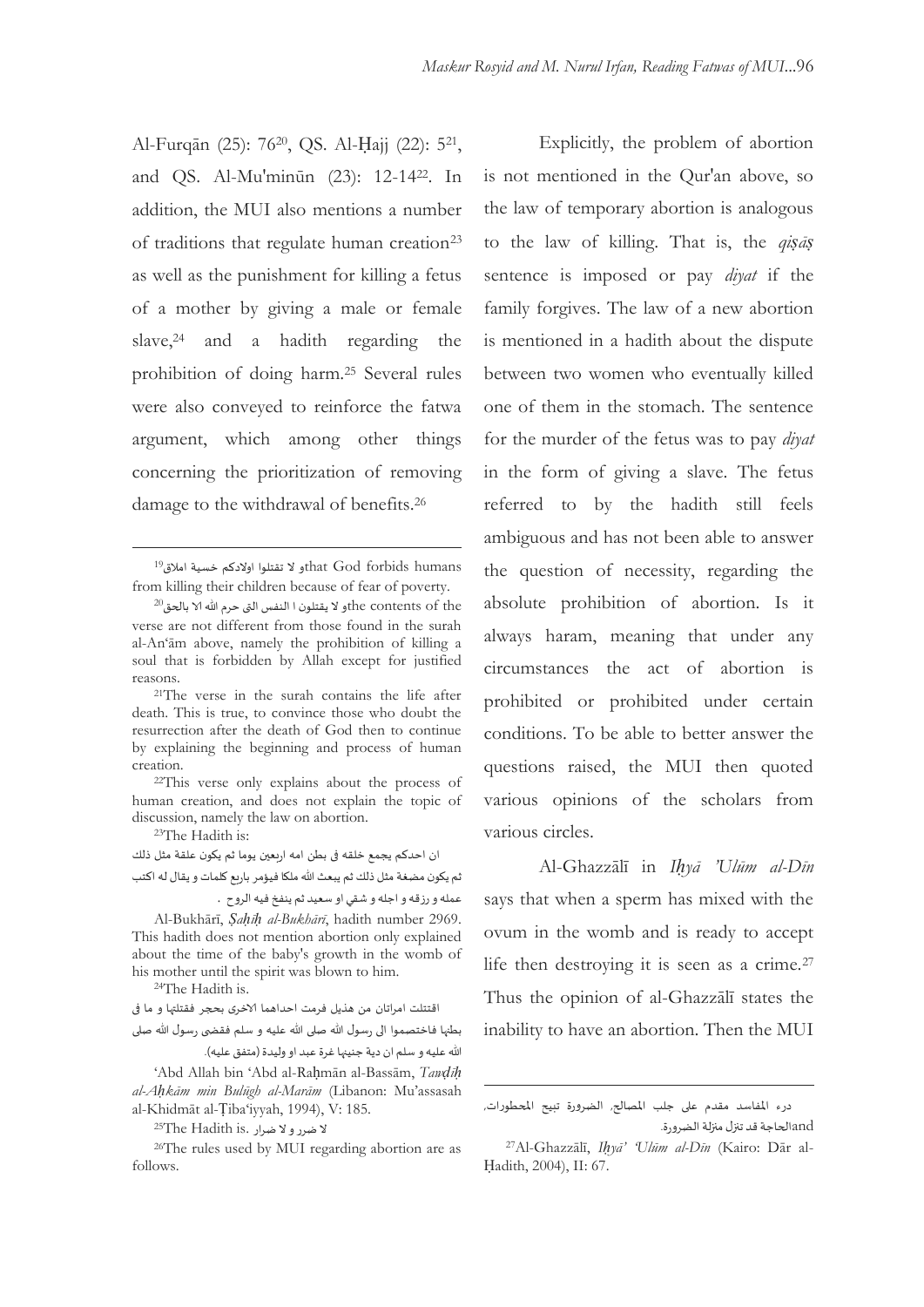quoted the opinion of the Azharscholars who stated that in terms of abortion there were two provisions, firstly that the abortion was carried out before the spirit was blown, and the two abortions performed after the spirit was blown. Regarding the first thing, there are several opinions, firstly the opinions expressed by the Zaydiyahscholars, some Ḥanafiyah scholars, some al-Shafiiyahscholars, some Mālikiyah and Ḥanabilah scholars who claim such abortion is absolutely permissible. The two opinions expressed by the Ḥanafiyyahscholarsand some al-Shāfi"iyah stated their ability with strong reasons and *makrūh* if there were no strong reasons. Thirdly, according to some of the Mālikiyah scholars, they declare absolutely absolute, and finally the four opinions which are agreed upon by the Malikiyahscholars and are in line with the Zahiriyah school which states the prohibition of the act of abortion.<sup>28</sup> Regarding the second problem, which is abortion that is carried out after the spirit is blown, all the jurists express their prohibition if there is no strong reason.

In additional information from the MUI was obtained by quoting the opinion of Shaikh "AṭiyyahShaqr (chairman of al-

-

https://dx.doi.org/[10.18592/sjhp.v19i1.2726](https://dx.doi.org/10.18592/sjhp.v19i1.2726)

Azhar's fatwa commission) regarding the causes of pregnancy and the legal consequences of abortion. Pregnancy that occurs as a result of adultery - according to him - there are two conditions, first if the pregnancy occurs because of compulsion so that women as victims feel remorse and pain then abortion is permissible. Second, if adultery is carried out on the basis of conditions in which self-esteem has been underestimated and is no longer ashamed of having sex which is forbidden, then abortion for such acts is forbidden, because by allowing abortion on the second case can legalize adultery.<sup>29</sup>

Based on the rule of eliminating the precedence over withdrawing benefits and that the need sometimes occupies an emergency position while the emergency conditions permit things that are considered illegal, then the MUI applies the following abortion law. That abortion performed after the implantation of blastocyst on the uterine wall is haram. The absence of abortion also applies to pregnancies caused by adultery. Abortion is allowed because there are strong reasons,

-

<sup>28</sup> K.H. Ma"ruf Amin at.al, *Himpunan FatwaMajelis Ulama IndonesiaSejak 1975*, 460-461.

<sup>29</sup> K.H. Ma"ruf Amin at.al, *Himpunan FatwaMajelis Ulama IndonesiaSejak 1975*, 462.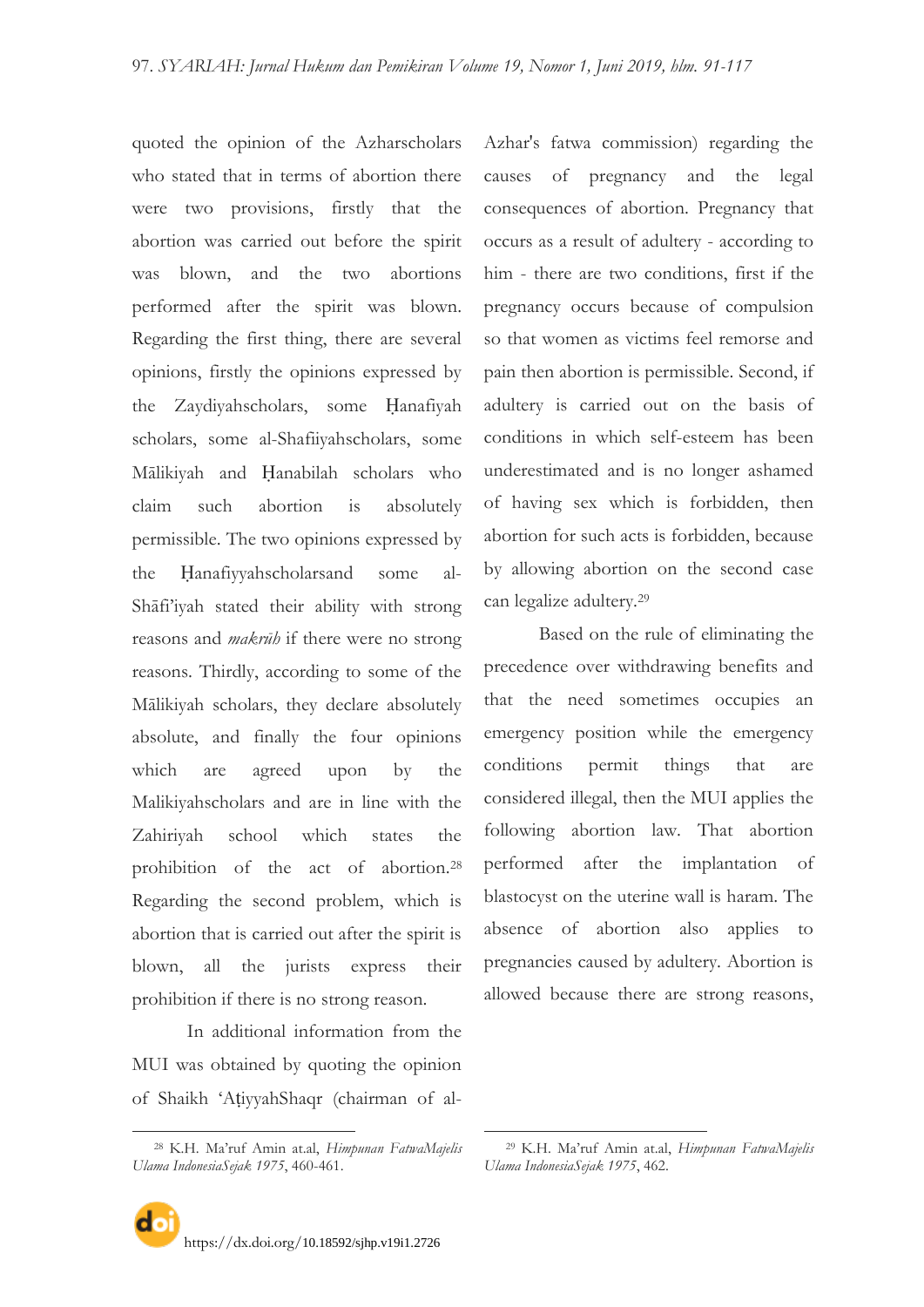both in the form of an emergency and in a state of urgency.<sup>30</sup>

The first fatwa is related to the prohibition of abortion, so in the perspective of the concept of the *maṣlaḥah* of the majority of scholars, it is considered as the *maṣlaḥah mu'tabarah*, namely *maṣlaḥah* which is in accordance with the objectives of the text. As explained earlier, that *maslahat* in the view of al-Ghazzali or even the majority of scholars is always subject to *qiyās* reasoning, in this case abortion abortion of the fetus in the womb - is analogous to killing, then the act is punished as killing. Then the second fatwa that the act of abortion is permissible if there are reasons that Islamic law occupies an emergency position or at least occupies a position of position that is nearing emergency. So that this is in line with the ability to use the *maṣlaḥah* described by al-Ghazzālī, namely the benefit of occupying an emergency position or purpose.<sup>31</sup> Therefore, in the case of a fatwa concerning abortion, it agrees with the concept of *maṣlaḥah* as conveyed by the majority of scholars.

 $\overline{a}$ 

# **Fatwa About Different Religion Marriage**

Interfaith marriage is an old issue but always a hot issue to be discussed.<sup>32</sup> The problems of interfaith marriage will be examined in the perspective of Islamic law with the *maṣlaḥah* method. This kind of marriage is regulated in the Qur'an with the terms *ahl al-kitāb* and *mushrik*. These two things are different in their understanding, *ahl al-kitāb* is defined as those who believe in one of the prophets and one of the divine books. *Mushrik* is a person who not only associates partners with Allah, but also does not believe in the Prophet and divine books.<sup>33</sup> The verses relating to *ahl al-kitāb* are Surah al-Mā'idah (5): 5<sup>34</sup> and al-Baqarah

-

<sup>30</sup>MUI's decision regarding abortion, see in K.H. Ma"ruf Amin et al., *Himpunan FatwaMajelis Ulama IndonesiaSejak 1975*, 464.

<sup>31</sup>Al-Ghazzālī, *al-Mustaṣfā min 'Ilm al-Uṣūl*(Beirut: Dār al-Fikr, t.th), I: 296.

<sup>32</sup>Discussions about interfaith marriages in DewiSukarti's research fall into three categories. First, the category of liberals, which tries to harmonize the text with universal human rights, especially related to marriage. According to this group, religion cannot be used as a partition to carry out marriage, so even though it is different in religion, a woman and a man can still have a marriage. Second, the conventional category. This group tries to safeguard the values in the text while separating them from human rights. This means that interfaith marriage in the view of the second group cannot be done. Third, the category of secular agnostics, which views the issue of marriage as a personal matter of man, therefore religion cannot interfere. see DewiSukarti, *PerkawinanAntaragamaMenurut al-Qur'an dan Hadis* (Jakarta: PBB UIN dan KAS, 2003), 1-2. <sup>33</sup>Zainun Kamal,

<sup>&</sup>quot;MenafsirKembaliPerkawinanantarUmatBeragama," in Maria UlfahAnshorand Martin LukitoSinaga (ed), *Tafsir UlangPerkawinan Lintas Agama: PerspektifPerempuan dan Pluralisme* (Jakarta: KAPAL Perempuan, 2004), 150.

<sup>34</sup>In this verse, Allah explains three kinds of things that are lawful for believers, including the ability to marry free women from both mu'minah and ahl al-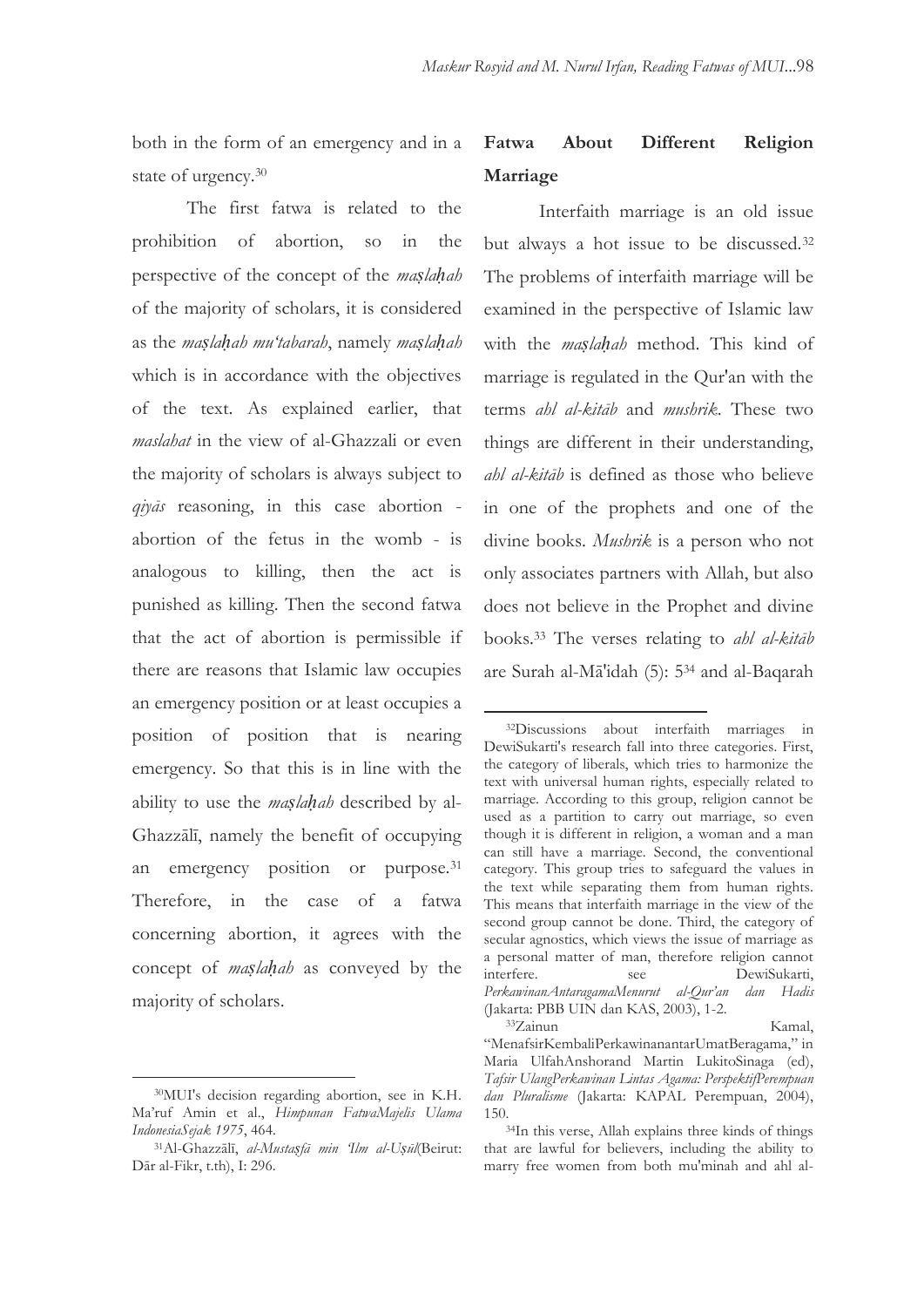(2): 221 concerning the *mushrik*, <sup>35</sup> which are then used as the basis for interfaith marriages. Based on these two verses, interfaith marriages are divided into two; the first marriage between Muslims and women *Ahl al-kitāb*is permissible, while Muslim women with men *ahl al-kitāb* are not allowed. The two marriages of a Muslim and / or Muslim woman with *mushrik* are not permitted.

With the method of *maqāṣid alsharī'ah*, interfaith marriages, both from *ahl al-kitāb* and *mushrik*, both done by Muslims and Muslim women are not allowed. At the beginning it was explained that the principle of *maqāṣid al-sharī'ah* was based on five things, namely in order to maintain religion, soul, mind, lineage, and wealth. The five can be realized properly if the smallest institution, namely the family, is well-nurtured, including in this case is religion. This conclusion rejects Ahmad Ali's opinion with his *maṣlaḥahmaqsūdah* which states that interfaith marriages may be based on the principle of equality, freedom, and benefit.<sup>36</sup> Also different from

 $\overline{a}$ 

the conclusions of classical jurisprudence; regarding the validity of the marriage of a Muslim with a woman *ahl al-kitāb* on the condition of giving dowry as an obligation, not intending to commit adultery, and not being a concubine (*gundik*).<sup>37</sup>

Interfaith marriage in the Indonesian context is not explicitly stated in the laws and regulations. It's just that in KHI Article 2 it is stated that marriage is a very strong contract to obey God's commands.<sup>38</sup> Then in Article 3 it is stated that the purpose of marriage is to create a peaceful, happy and loving life.<sup>39</sup> Furthermore, in Article 4, a new marriage is considered valid if it is in accordance with Islamic law,<sup>40</sup> and this is in accordance with Law No. 1 of 1974 concerning Marriage.

 $\overline{a}$ m IslamKontemporer,"Thesis at UIN SyarifHidayatullah Jakarta, 2008.

<sup>37</sup>Al-Marāghī, *Tafsīr al-Marāghī*, I: 211 dan II: 267.in traditional discourse, the issue of interfaith marriage is divided into three types; first, the ability of a *mukmin* to marry an *ahl al-kitāb* woman. Second, the inability of Muslim women to marry non-Muslim men, and thirdly, the prohibition of men to marry polytheistic women, as well as Muslim women with non-Muslim men. Muhammad "Ali al-Ṣabuni, *TafsīrĀyāt al-Aḥkāmmin al-Qur'ān* (Beirut: Dār al-Kutub al-Ilmiyyah, 1999), 203. RashīdRiḍā, *Tafsīr al-Manar* (Beirut: Dār al-Kutub al-"Ilmiyyah, 1999), VI: 159. Hamka, *Tafsir al-Azhar* (Jakarta: PustakaPanji Masyarakat, 1983), VI: 143.

<sup>38</sup>Compilation of Islamic Law (KHI) Chapter II article 2 reads: "*Marriage according to Islamic law is marriage, which is a very strong contract or mitsaqanghalizan to obey Allah's commands and carry it out is worship*".

<sup>39</sup>KHI Chapter II article 3 reads: "*Marriage aims to realize the sakinah, mawaddah, and rahmah household life*".

<sup>40</sup>KHI Chapter II article 4 reads: "Marriage is legal if carried out according to Islamic law in accordance with article 2 paragraph (1) of Law No. 1 of 1974 concerning Marriage ".

kitāb,AḥmadMuṣṭafā al-Marāghī, *Tafsīr al-Marāghī*(Beirut: Dār al-Fikr, 2006), II: 267. "Ali al-Sayis, *TafsīrĀyāt al-Aḥkām* (Mesir: Mu"assasāt al-Mukhtar, 2001), I: 347.

<sup>35</sup>The verse contains the prohibited meaning of marrying polytheists.

<sup>36</sup>Ahmad Ali, "RelevansiMaslahah dan ImplementasinyadalamPengembanganPemikiranHuku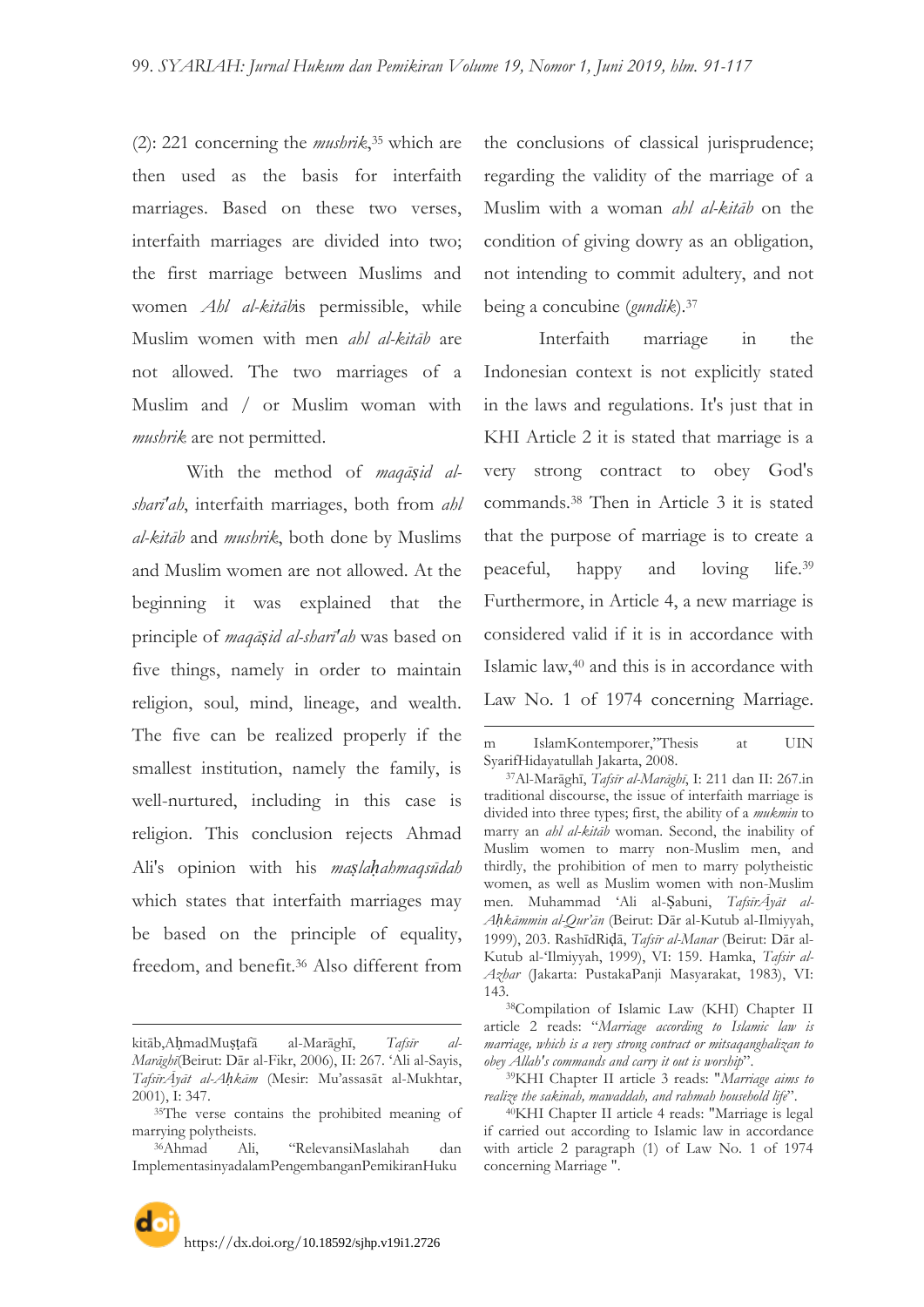Then in article 44 KHI explicitly stated that an illegitimate woman marries a man who is not Muslim.<sup>41</sup> More than that in Chapter IV concerning Pillars and Terms of Marriage in article 14 concerning the pillars of marriage,<sup>42</sup> both witnesses<sup>43</sup> and guardians<sup>44</sup> are one of the conditions that must be Muslim. Of the several articles stated above, it is not explicitly stated whether or not a man should marry a non-Muslim woman. However, it can be concluded that this also applies to men, so men also cannot do marriages with non-Muslim women. This is done by the method of *maqāṣid al-sharī'ah* which is in addition to preserving religion, as well as guarding offspring.

The fatwa of the MUI regarding interfaith marriages was published twice, namely in 1980 with the title "Fatwa on

 $\overline{a}$ 

*c. Guardian of marriage*

Mixed Marriage"<sup>45</sup> and in 2005 entitled "Fatwa on Marriage of Different Religion"46. The second fatwa issued in 2005 was a reinforcing fatwa for the previous fatwa. The fatwa was issued for several reasons, namely that interfaith marriages were rife in the community, so that in addition to causing various differences of opinion, it also caused unrest among the community. Interfaith marriage is carried out by the perpetrators under the pretext of benefit and human rights. Therefore, the MUI then issued a fatwa on the above issues with the aim of maintaining the peace of the household.<sup>47</sup>

The basis used by the MUI in acting includes the Qur'an, hadith and *maṣlaḥah* rules and *sadd al-dharī'ah*. Nash which is used as a legal basis is QS. Al-Nisā '(4): 3 and 25, QS. Al-Rūm (30): 21, QS. Al-Taḥrīm (66): 6, QS. Al-Mā'idah (5): 5, QS. Al-Baqarah (2): 221, and QS. Al-Mumtaḥanah (60): 10. The hadith used as a basis for his fatwa is a hadith concerning the criteria of a woman who will be made a wife that includes beauty, wealth, blood,

<sup>41</sup>KHI Chapter VI article 44 reads: "A Muslim woman is prohibited from carrying out a marriage with a man who is not Muslim."

<sup>42</sup>KHI Chapter IV article 14 reads: "*To carry out a marriage there must be:*

*a. Future husband*

*b. Prospective wife*

*d. Two witnesses, and*

*e. Ijab and kabul.*

<sup>43</sup>This is in accordance with KHI article 25 that "*who can be appointed as a witness in the marriage contract is a Muslim man, fair, aqilbaligh, uninterrupted and not deaf or deaf.*"

<sup>44</sup>Expressed in KHI article 20 paragraph (1) as follows. "*The one who acts as a guardian of marriage is a man who fulfills the requirements of Islamic law, namely Muslims, aqil, and baligh.*"

<sup>45</sup>The fatwa of the MUI in the Second National Conference in 1980.

<sup>46</sup>MUI Fatwa Number 4 / Munas VII / MUI / 8/2005.

<sup>47</sup>See the fatwa of the MUI regarding Differential Religion Marriage in K.H. Ma"ruf Amin et al., *Himpunan FatwaMajelis Ulama IndonesiaSejak 1975*, 477.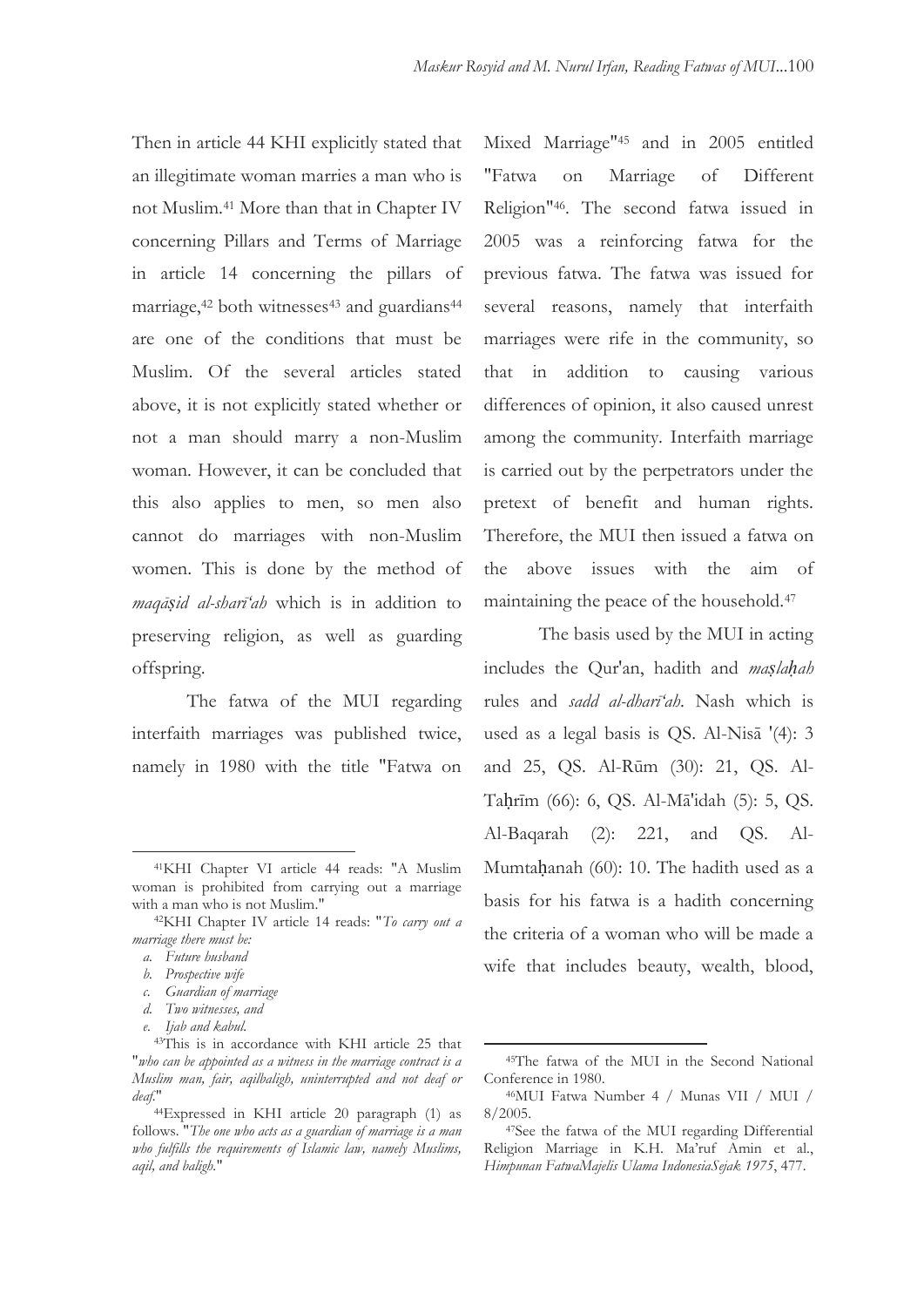and religion.<sup>48</sup> The arguments used by the MUI are more varied when compared to the arguments used by previous ulama as mentioned earlier, namely only surah al-Ma'idah (5): 5 and surah al-Baqarah (2): 221. Arguments of the Qur'an He mentioned the suggestion of marriage with a religious person,<sup>49</sup> even said that marriage with a slave was better than marrying a *mushrikah*. <sup>50</sup> Term *mushrik* and *mushrikah* are initially different from the terms *ahl al-kitāb*, this difference can be observed as follows. That the marriage between a *Muslim* or *Muslimah* and a *mushrik* or *mushrikah* is absolutely forbidden,<sup>51</sup> while the marriage of a *Muslim* with *ahl al-kitāb* women is permitted and does not apply otherwise.<sup>52</sup>

The explanation of this matter has been mentioned at the outset, so that the discussion on interfaith marriage at first was indeed divided into two terms. But lately, the MUI by stating based on traditional *qawls*53stated that interfaith marriages, whether with *musrik* or *musrikah* or with women and or men *ahl al-kitāb*,

 $\overline{a}$ 

were illicit marriages.<sup>54</sup> This security indirectly violates the regulations contained in the Qur'an where a man is allowed to marry a woman *ahl al-kitāb*. Such an opinion might be based on the rule of avoiding dangerous things which must be prioritized over attracting a usefulness, also the rule of *sadd al-dharī'ah* which is closing the way for the opening of danger.

The fatwa concerning the interfaith marriage case if examined by using the *maṣlaḥah* concept of the majority of scholars is as follows. All provisions stipulated in the text must be followed, because it violates the text, it means violating religious teachings.<sup>55</sup> In a clear statement it is stated that the marriage of a Muslim with a woman *ahl al-kitāb* is permissible.<sup>56</sup> Therefore, if the fatwa follows this provision, the sound of the fatwa is as follows. That marriage between Muslims and or Muslim women with non-Muslim people is *haram*. That the marriage of a Muslim with *ahl al-kitāb* is permissible. Such a fatwa in the view of the *maṣlaḥah* concept is that the majority of ulama are

<sup>48</sup> K.H. Ma"ruf Amin at.al, *Himpunan FatwaMajelis Ulama IndonesiaSejak 1975*, 481.

<sup>49</sup>QS. Al-Mā"idah (5): 5, QS. Al-Mumtaḥanah (60): 10, dan QS. Al-Nisā" (4): 25.

<sup>50</sup>QS. al-Baqarah (2): 221.

<sup>51</sup>QS. al-Baqarah (2): 221.

<sup>52</sup>QS. Al-Mā"idah (5): 5.

<sup>53</sup>See the fatwa of the MUI regarding Differential Religion Marriage in K.H. Ma"ruf Amin et al., *Himpunan FatwaMajelis Ulama IndonesiaSejak 1975*, 481.

<sup>54</sup>See the MUI fatwa decision on the 2nd point of Religion Differences in Marriage in K.H. Ma"ruf Amin et al.,*Himpunan FatwaMajelis Ulama IndonesiaSejak 1975*, 481.

<sup>55</sup>This *maṣlaḥah* belongs to the type of *mulghah* because it is contrary to Nash. The majority of scholars agree not to allow use as a legal proposition. 56QS. Al-Mā"idah (5): 5.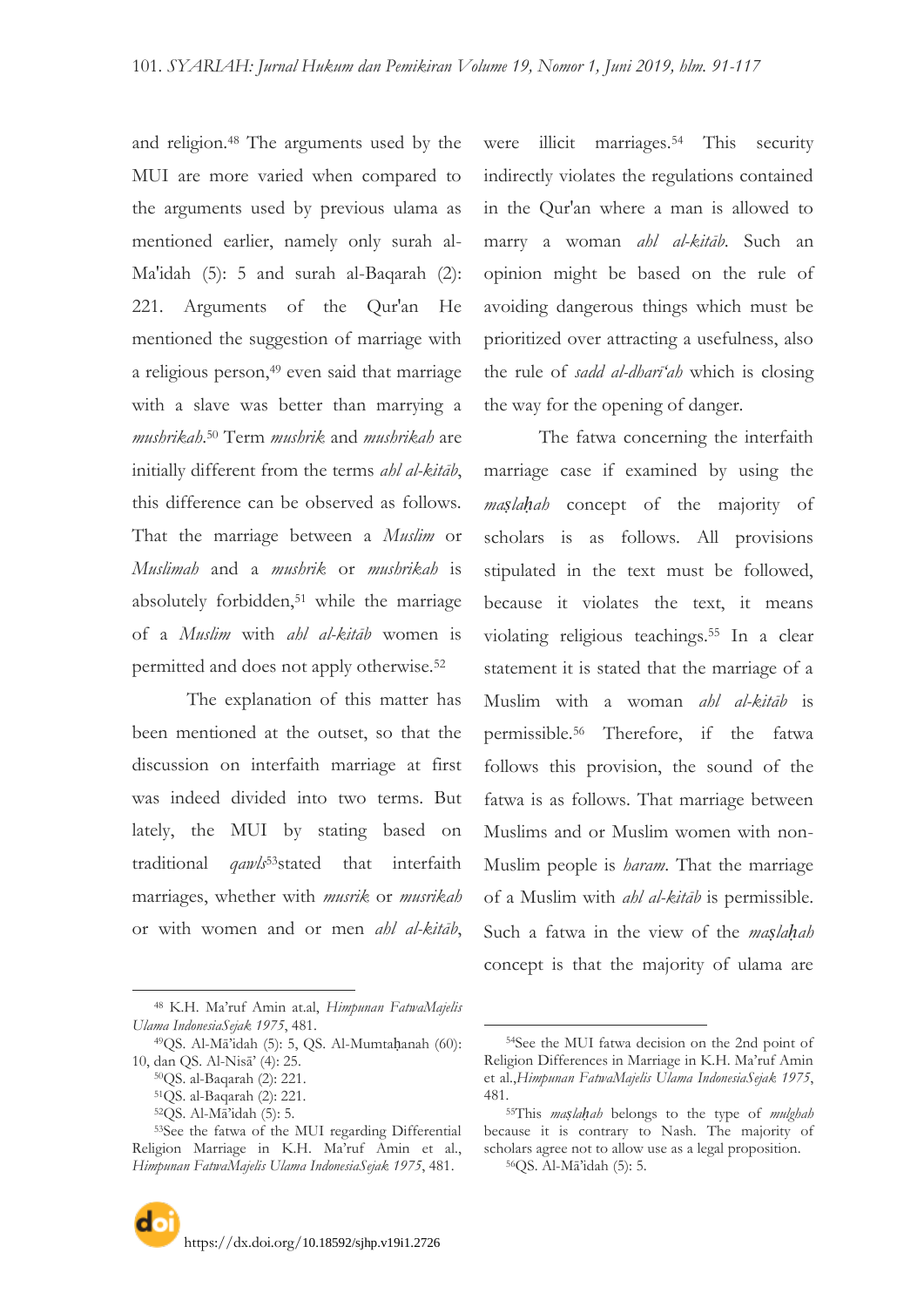referred to as *maṣlaḥahmu'tabarah*, which is benefit in accordance with the text.

But the reality is that the fatwa issued by the MUI said that marriage between Muslims and non-Muslims, both womenand men, was unlawful.<sup>57</sup> Marriage with *ahl al-kitāb* women was also forbidden by the MUI.<sup>58</sup> The second fatwa in the author's view is published based on the principle of benefit, not on the basis of textual provisions of the text. Thus the second fatwa in the perspective of the majority concept of *maṣlaḥah* is seen as *maṣlaḥahmulghah* because it is contrary to the text of the Qur'an. On the basis of the above assessment, it can be concluded that MUI in terms of interfaith marriage has implemented *maṣlaḥahmulghah* and in the perspective of the concept of majority, this type of problem is a problem that is rejected and cannot be used as a legal basis.

### **Fatwa On The Inheritance Of Different Religions**

This fatwa regarding inheritance of different religions was published by MUI in 200559, which was motivated by several

 $\overline{a}$ 

things, namely that in the midst of society inheritance often occurred due to the diversity of many people who believed that inheritance of different religions was allowed. The MUI assessed that this had come out of the teachings of Islam and therefore MUI needed to issue a fatwa on this matter so as not to cause various actions that came out of the teachings of Islam and so that the fatwa was used as a guide to inheritance problems.<sup>60</sup>

The fatwa of the MUI regarding inheritance of different religions is based on several verses and hadith, namely QS. Al-Nisā '(4): 11<sup>61</sup> which regulates the distribution of each heir, also in the same surah Verse 141 which writes my opinion is not relevant to the case under study.<sup>62</sup> Verse 141 states that unbelievers will not be given a way by Allah to destroy believers. The two verses do not state the inability to inherit each other between Muslims and disbelievers. The problem then becomes clear when affirmed by the hadith which

<sup>57</sup>MUI's Fatwa on Marriage Differs in Religion, first point.

<sup>58</sup>The fatwa of the MUI regarding Marriage of Different Religion is the second point.

<sup>59</sup>MUI Fatwa Number 5 / Munas VII / MUI / 9/2005 concerning the Inheritance of Different Religion.

<sup>60</sup>The reasons for issuing the MUI fatwa on the inheritance of different religions see more clearly in the MUI fatwa concerning the inheritance of different religions in K.H. Ma"ruf Amin et al., *Himpunan FatwaMajelis Ulama IndonesiaSejak 1975*, 483.

<sup>61</sup>The verse in surah al-Nisā 'explains about the parts of each of the ahl heirs. The problem regarding inheritance of different religions is not explained in the verse. The provisional conclusion of the verse says that even though heirs and heirs of different religions, each has the right to inherit.

 $^{62}$ That verse is that. و لن يجعل الله للكافرين على المؤمنين سبيالal-Nisā" (4): 141.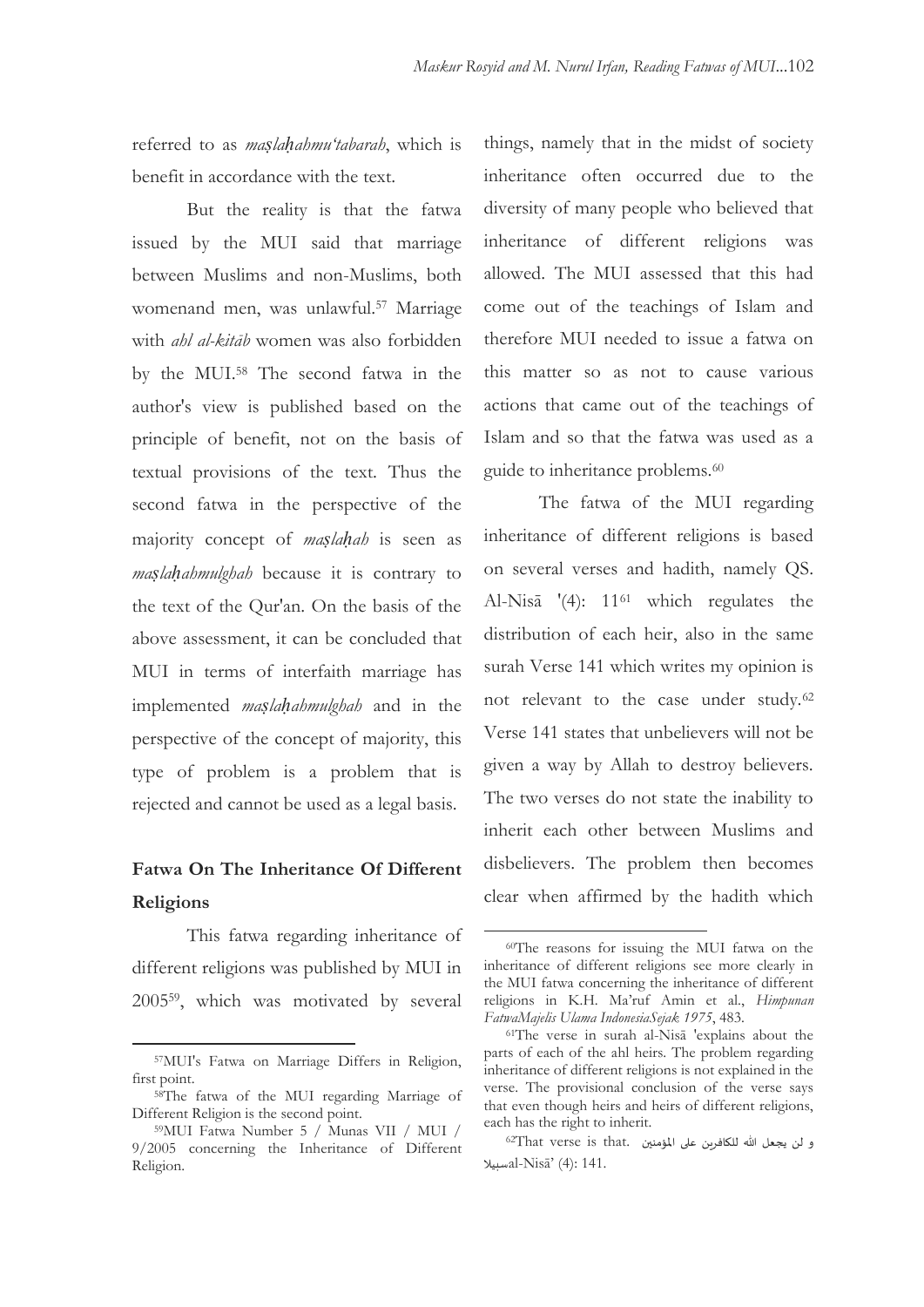states that Muslims should not inherit infidels and vice versa the unbelievers may not inherit Muslims.<sup>63</sup> And the hadith which states that there is no inheritance between two people of different religions.<sup>64</sup>

Based on the two texts, the MUI then filed a case of religious inheritance with two fatwas. The first is that in Islamic law it does not provide mutual inheritance rights between people of different religions. This means that the law of giving and receiving inheritance for Muslims to and from non-Muslims is haram. For the perpetrators will sin because they have violated Islamic law. Second, accepting and giving property between people of different religions can only be done outside of inheritance problems, for example in the context of receiving or giving grants, wills and gifts.<sup>65</sup> Thus the MUI gave a fatwa decision on the case of different religious inheritance.

Regarding the inheritance of different religions, actually it is not only

 $\overline{a}$ 

found in the Surah al-Nisā'verse 11, but also in verses 8, 12, and 13. The whole verses only regulate inheritance in general, and are related to cases that are currently studied, namely the inheritance of different religions is not explicitly mentioned by the Qur'an. So from the rules contained in the Qur'an it can be concluded that at first, cases of inheritance can occur between Muslims and non-Muslims, between masters and slaves, or between people who have killed the heirs either intentionally or unintentionally. Then the general rule is explained (*takhṣīṣ*) by the hadith narrated by Usāmah bin Zaid and the hadith has been issued (*takhrīj*) by hadith experts such as al-Bukhārī, Muslim, al-Tirmīdhī, AbūDāwud, Ibn Mājah, Aḥmad ibn Ḥanbāl, and al-Dārimī in their respective books. The hadith referred to belongs to the category of hadith *ṣaḥīḥ* because it is narrated simultaneously<sup>66</sup> by al-Shaykhānī in one line of hadith, namely Usāmah bin Zaid. The law stated by the hadith which is then held up by the majority of scholars is the prohibition of mutual inheritance between people of different religions.

The opinion of the majority of scholars according to Ibn Rushd is not only

لا يرث المسلمين الكافر و لا الكافر المسلم .<sup>63</sup>The Hadith is

<sup>64</sup>The Hadith is. ملخيو اهل خىاسر الThe word *millatayn* in the hadith means two different religions namely infidel and Islam so that the content is the same as the previous hadith which states the prohibition of mutual inheritance between Muslims and non-Muslims. The hadith has two strengths in terms of *sanad*, the first is considered as a legitimate hadith, and the second is considered as *ḥasan* hadith. More complete reading; al-Kaḥlānī, *Subul al-Salam*, III:99.

<sup>65</sup>The MUI's decision on the inheritance of different religions in K.H. Ma"ruf Amin et al., *Himpunan FatwaMajelis Ulama IndonesiaSejak 1975*, 485.

<sup>66</sup>The definition of hadith muttafaq"alayh see in;Muḥammad bin Ismā"īl al-Kaḥlānī al-Ṣan"ānī, *Subul al-SalamSharḥBulūgh al-Marām min Adillah al-Aḥkām* (T.tp.: Dār al-Fikr, t.th), I: 13.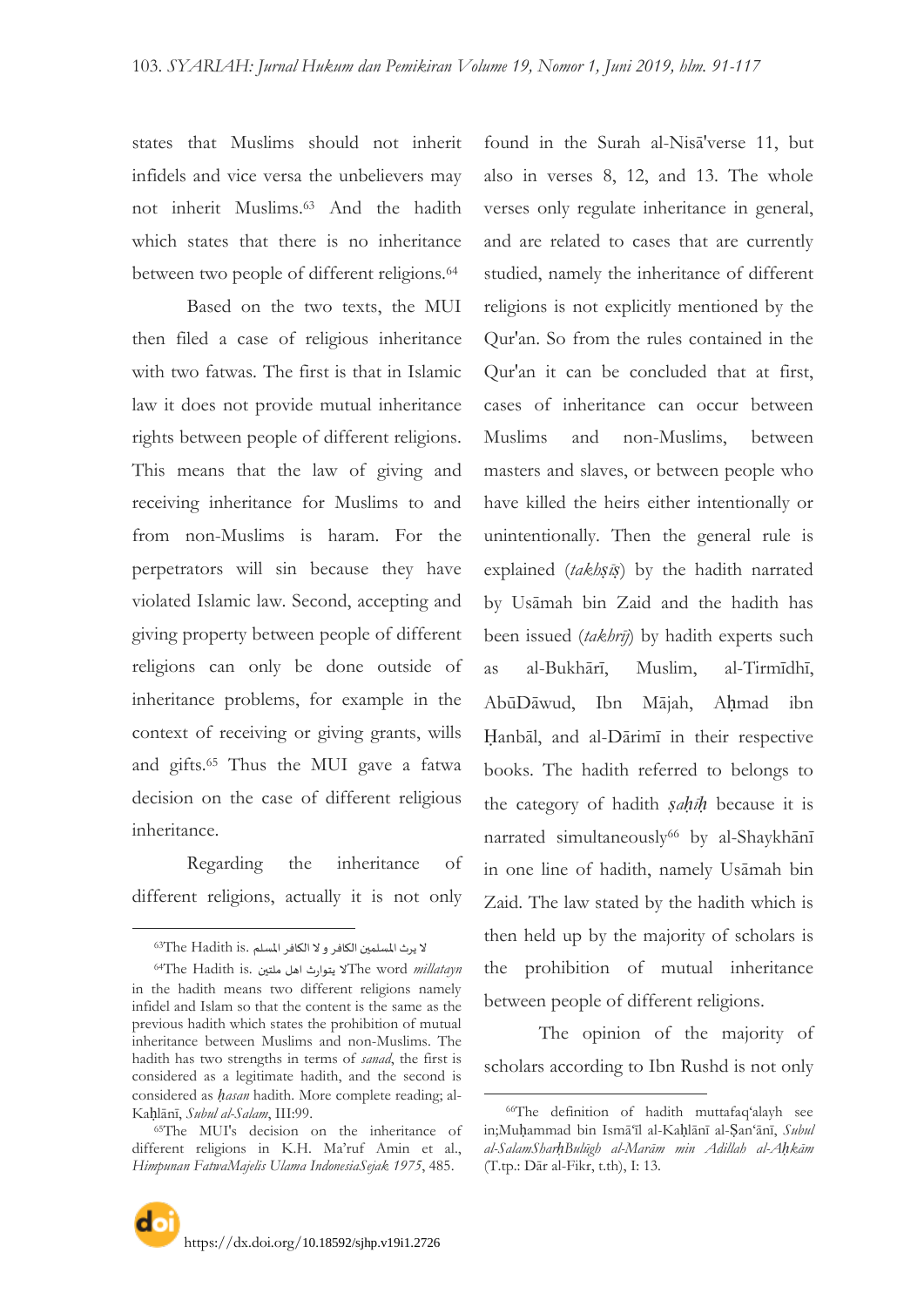based on the hadith but also based on QS. Al-Nisā '(4): 141, which is the general law between infidels and Muslims. Thus the hadith is a *mukhaṣṣiṣ* for the generality of the verses governing inheritance, and states that the inheritance law of different religions is unlawful. However, there is an opinion that Muslims can accept inheritance from unbelievers and do not apply otherwise. This opinion was held by Imāmiyyah and al-Nāṣir based on Mu"adh's historical tradition that the Prophet said that Islam did not increase and not diminish, so Muslims inherited non-Muslims.<sup>67</sup> Al-Kahlānī stated that the hadith was narrated by AbūDāwud and was validated by al-Ḥākim. But according to al-Sayīs, the hadith is a hadith which is weak in quality (*ḍa'īf*) and cannot be used as a legal backing for the ability of a Muslim to inherit from non-Muslim people.<sup>68</sup>

The majority of scholars argue that the hadith which is *muttafaq'alayh* above is the one that holds in the law of inheritance in different religions, while the tradition of Mu"adh is only information, that Islam is a religion that exceeds other religions,

 $\overline{a}$ 

itincreases and will not decrease.<sup>69</sup> The lesson behind the inherited law of mutual inheritance between people of different religions according to al-Jurjāwi is that the unbelievers have left Islam, which is the strongest bond between Muslims.<sup>70</sup> So the basic foundation in inheritance is because of the Islamic religious ties. Even though the purpose of inheritance is to love one another (*ta'āluf*), help (*ta'āwun*), and gain mutual benefit for the relatives (*iṣāl almanfa'ahilā al-aqārib*).<sup>71</sup> Therefore the main goal can be realized so that each other inherits by not confining oneself to just one religious bond should be applied.

The explanation above, if seen from the making of the argument, the opinion of the majority is *rājiḥ*. <sup>72</sup> Thus once again based on the hadith, the inheritance law of different religions is unlawful. The perspective of the previous scholars regarding the inheritance of different religions is still textual because it only refers

 $67$ The Hadith is. ان الاسلام يزيد و ينقص. The hadith is a fragment of a long hadith, see in: al-Kaḥlānī, *Subul al-Salam*, III: 99.

<sup>68</sup>Muḥammad "Alī al-Sayis, *TafsīrĀyāt al-Aḥkām* (Kairo: Mu"assasah al-Mukhtar, 2001), I: 234.

<sup>69</sup> Al-Kaḥlānī, *Subul al-Salam*, III: 99.

<sup>70</sup>"AlīAḥmad al-Jurjāwī, *Ḥikmah al-Tashrī'*, 269.

<sup>71</sup>"AlīAḥmad al-Jurjāwī, *Ḥikmah al-Tashrī'*, 269.

<sup>72</sup>However, based on the discussion, then a group of observers stated that classical ulama, although in the majority considered the inheritance of different religions, were haram, there were minorities of scholars who tried to accommodate non-Muslims. Evidenced by the second opinion which states that Muslims can inherit from non-Muslim people even if they do not apply otherwise. Read;NucholisMadjid, *Fikih Lintas Agama* (Jakarta: Paramadina,2003), 166.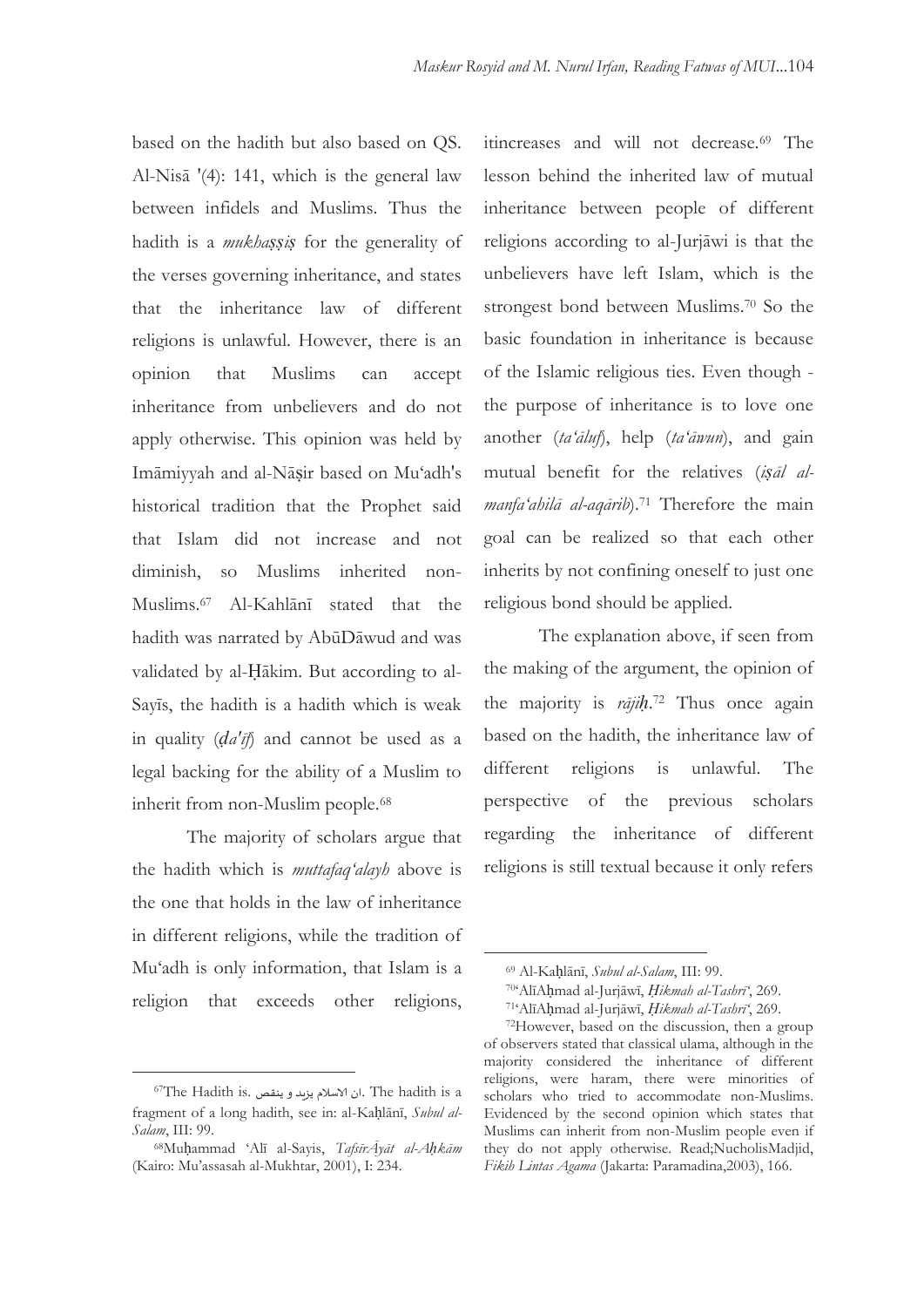$\overline{a}$ 

to the sound of the text, while the spirit contained in the text is indirectly ignored.

## **Fatwa On Marriage Under Hands (Not Recorded)**

*Nikah bawah tangan* (Underhanded marriages), or can be called *sirri* marriage, were translated in 2008.<sup>73</sup> Some of the reasons for the issuance of the fatwa on the case are as follows. Whereas in the midst of the community there is often the practice of underhanded marriages or mating sirri, which means that the marriages carried out are not registered with the Marriage Registrar, which is why a lot of negative things occur due to such marriages. In addition, in 2006, through the agreement of scholars of the Indonesian fatwa commission, the case had been filed, so that the MUI deemed it necessary to declare it again, as well as the MUI's fatwa as a guideline.<sup>74</sup>

The MUI based its fatwa on several arguments taken from the Qur'an, hadith, *fiqhiyyah* rules, as well as the opinions of scholars. Ayat al-Qur'an in question is QS. Al-Rūm (30): 21 and QS. Al-Nisā '(4): 59. If the first verse explains the general rule of

-

marriage as one of the signs of God's power so that by marriage humans will feel at ease,<sup>75</sup> then the second verse is a general rule that every human being is obliged to obey to Allah, Rasul, and *ulilamri* (government).<sup>76</sup> The two verses do not explicitly state the rules regarding the terms and conditions of marriage, so that any type of marriage is permissible by Islam. Then the MUI refers to several traditions as follows. Hadith which states the obligation to obey a leader,<sup>77</sup> a hadith that states the criteria of a prospective partner,<sup>78</sup> a hadith about the suggestion of carrying out a wedding party,<sup>79</sup> a hadith about the recommendation to announce marriage, 80

<sup>73</sup>MUI Fatwa Number 10 of 2008 concerning Marriage Under Hands.

<sup>74</sup>Consideration of stipulating the fatwa of the MUI on underage marriage can be seen in K.H. Ma"ruf Amin et al., *Himpunan FatwaMajelis Ulama IndonesiaSejak 1975*,531.

و من ءاياته ان خلق لكم من انفسكم ازواجا .That verse is that .QS. Al-Rūm (30): 21. لتسكنوا اليهاو جعل بينكم مودة و رحمة

ياايها الذين امنوا اطيعوا الله و اطيعوا .76That verse is that الرسول واولى الامر منكم $Q$ S. Al- $N$ isā' (4): 59.

<sup>&</sup>lt;sup>77</sup>The Hadith is. عليكم بالسمع و الطاعة و ان ولّي عليكم جبشي .<br>\* K.H. Ma"ruf Amin at.al, *Himpunan FatwaMajelis Ulama IndonesiaSejak 1975*, 532.

<sup>78</sup>This hadith is popular as a sign of the criteria for the candidate pair covering four things; wealth, manners, appearance and religion. But closed which carries the similarity فاظفر بذات الدين تربت يداكwith of religion as a basis for carrying out marriage.K.H. Ma"ruf Amin at.al, *Himpunan FatwaMajelis Ulama IndonesiaSejak 1975*, 532.

<sup>79</sup>This hadith is mentioned as the first step in the marriage recording law, namely.بشاة marriage recording law, regarding the order to announce marriage. See; K.H. Ma'ruf Amin et al., *Himpunan FatwaMajelis Ulama IndonesiaSejak 1975*, 533.

<sup>80</sup>The content of the hadith is almost the same as the previous hadith, namely the command to announce marriage, only if the previous hadith uses the editorial word "walimah", then the method of announcement contained in this hadith is with musical instruments such as tambourine. See; K.H. Ma'ruf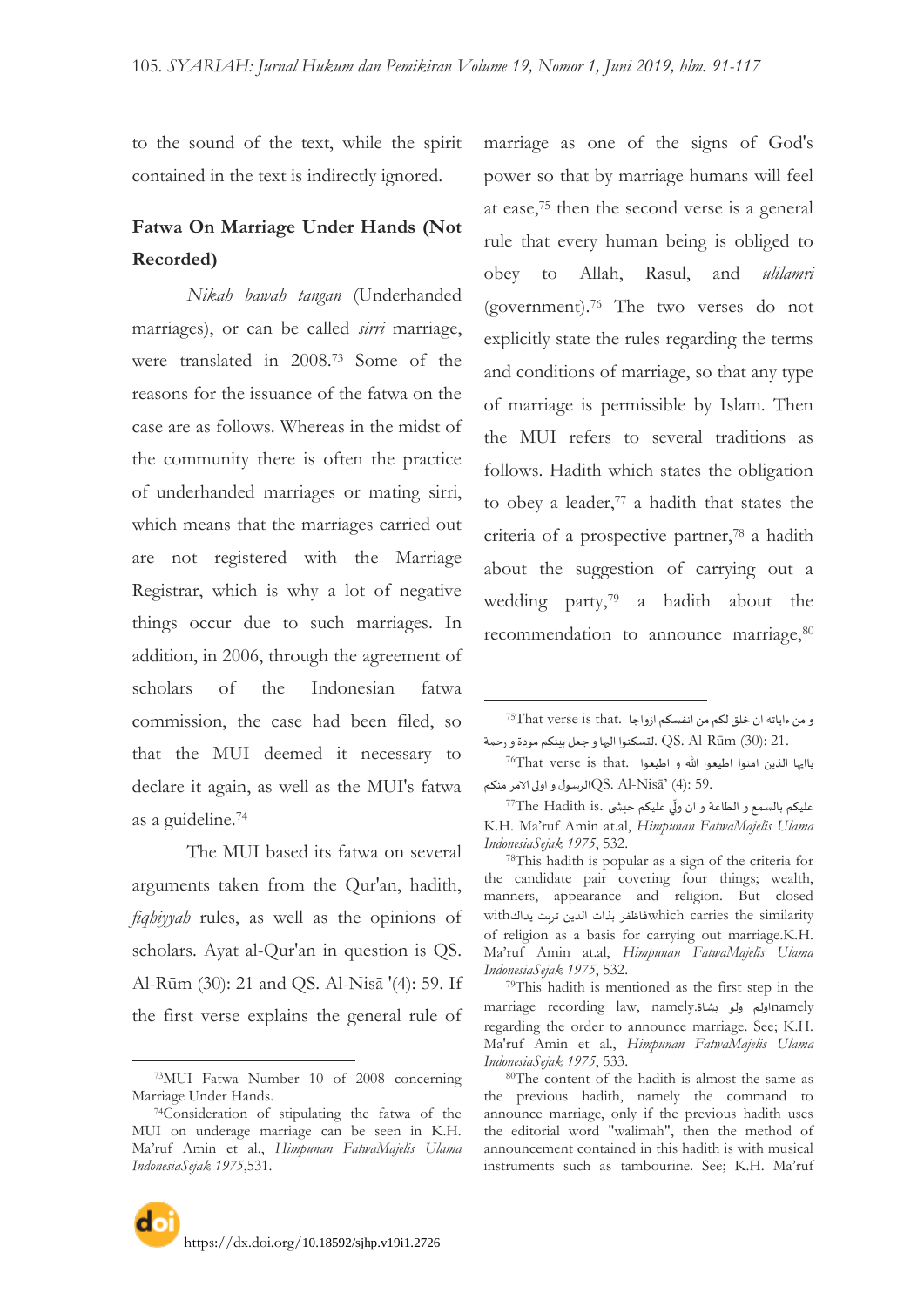and a hadith which prohibits doing damage.<sup>81</sup> Of the many traditions, there is no single hadith that forbids undermarriage or *sirri* marriage. As far as observations about marriage there are hadiths which advocate announcing marriage, meaning the marriage carried out should be known to the general public. Furthermore, the rules used are rules of benefit, namely prioritizing avoiding damage to the benefit of benefit<sup>82</sup> and rules of *sadd al-dhari'ah*. 83

In addition to these arguments, the MUI also quoted the opinion of al-Nawāwī who stated that the decision of the imam or leader over something must be obeyed.<sup>84</sup> This is related to under-marriage marriage that is not legally recognized by the Indonesian government. This means that the form of marriage does not have legal force if at any time there are deviations made by both parties. Therefore the MUI also cited Article 2 of Law Number 1 Year 1974 concerning Marriage, and Article 100 Compilation of Islamic Law (KHI). On this basis, the MUI states that under-marriage if the terms and conditions of marriage are

 $\overline{a}$ 

fulfilled is that Islamic law is legal, but it can be haram if it is dangerous.<sup>85</sup> In addition, the MUI also stated that marriage must be officially registered with the competent authority as a preventive measure to reject damage.<sup>86</sup> Thus, the MUI stated that the case of marriage was under the hands (unregistered marriage).

It is important to note that undermarriage or *sirri* marriage is defined as a marriage that has fulfilled all the terms and conditions of marriage stipulated in conventional Islamic law. This is important, because this definition is different from that given by traditional jurists as a marriage that is kept secret by the parties, such as being kept secret to family, society, or the general public. So that the ambiguity of marriage under the hands or *sirri* marriage need not be discussed again.

Underhand marriage is studied with the theme of *Sirri* marriage and is closely related to the function of witnesses in marriage. Al-Sarakhsī states that in the Ḥanafiyyah perspective, the witness is one

Amin et al., *Himpunan FatwaMajelis Ulama IndonesiaSejak 1975*, 533.

<sup>81</sup> Y. الا ضرر و لا ضرار 15 s<sup>81</sup> The Hadith is

 ${}^{82}$ The rule is. درء المفاسد مقدم على جلب المصالح.

<sup>83</sup> K.H. Ma"ruf Amin at.al., *Himpunan FatwaMajelis Ulama IndonesiaSejak 1975*, 533.

<sup>84</sup> K.H. Ma"ruf Amin at.al., *Himpunan FatwaMajelis Ulama IndonesiaSejak 1975*, 533.

<sup>85</sup>The decision of the MUI fatwa on marriage is under the hands of the first point in K.H. Ma"ruf Amin et al., *Himpunan FatwaMajelis Ulama IndonesiaSejak 1975*,534.

<sup>86</sup>The decision of the MUI fatwa on marriage is under the hands of the second point in K.H. Ma"ruf Amin et al., *Himpunan FatwaMajelis Ulama IndonesiaSejak 1975*,534.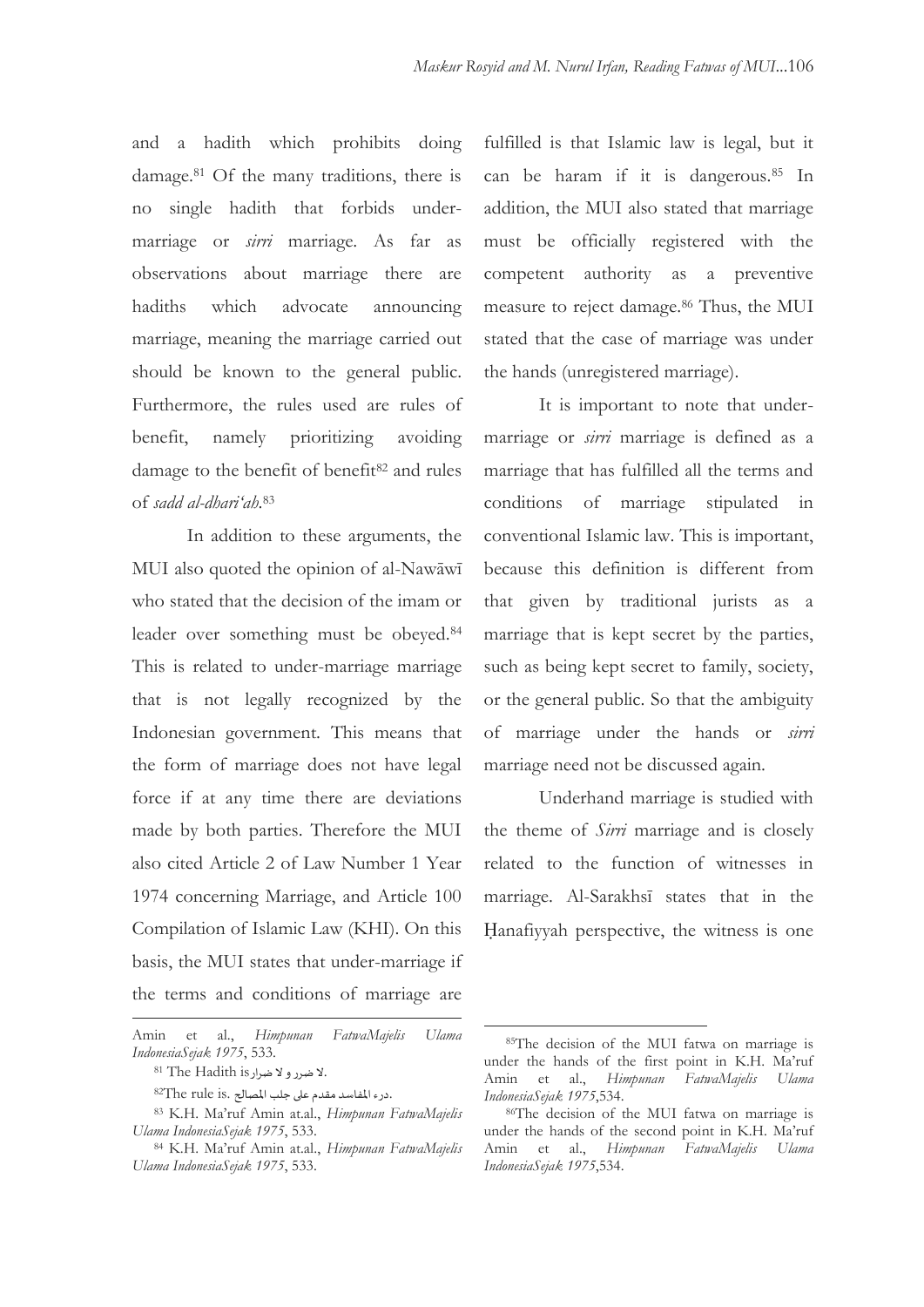of the pillars in marriage, $87$  this at the same time disproves the opinion of Mālik, Ibn Abīlaylā, and Uthmān al-Bātā which states that the witness is not a pillar of marriage, but which is harmonious *i'lān*. <sup>88</sup> This means that if the marriage is carried out there is an element of secrecy then the marriage is not valid. So in the opinion of those who become pillars of marriage not witnesses but the function of witnesses is the effort to disseminate. Whereas the witness according to him is only a suggestion, as recommended by witnesses in matters of *mu'amalah*. Whereas the Ḥanafiyyah included four elements that must be present in the marriage contract, namely the prospective husband, guardian, and two witnesses, mentioned in the hadith and *athar* "Umar who did not recognize the validity of the marriage which was only attended by one witness.<sup>89</sup>

Al-Shāfi"ī also requires that there be witnesses when the marriage contract, which must be two fair men.<sup>90</sup> So that marriage carried out without witnesses is considered invalid and null and void by law. Marriage in his view must fulfill four things, namely guardian, approval from male candidates and approval from female candidates except in certain cases, and finally two witnesses are fair. Ibn Qudāmah (w.620 H) from Hanbali stated the same thing that marriage must contain a witness, provided that it is not permissible for a *dhimmī*, not a woman, and witnesses to be allowed by a blind person.<sup>91</sup> The basis for the prohibition of women to be witnesses is the hadith of the Prophet which prohibits women from being witnesses, also in other matters. So, the condition of the witnesses of the two opinions is that both must be male and number two. Regarding announcing marriage is a suggestion only and is not a mandatory thing, because if it is required, it must be indicated as other conditions.

 $\overline{a}$ 

<sup>87</sup>This opinion is based on the hadith of the Prophet. نكاح الا بشهود Sourced from 'Abbās friends, see; Al-Tirmīdhī, Sunan al-Tirmīdhī hadith no. 1022 Chapter of Marriage. Shams al-Dīn al-Sharakhsī, *al-Mabṣūṭ* (Beirut: Dār al-Ma"rūfah, 1989), V: 30.

<sup>88</sup>In this case al-Sharakhsī revealed a number of hadith and athar companions about witnesses who were in harmony, not just announcements as the opinions of Mālik, Abī Layla, and al-Bātā. Shams al-Dīn al-Sharakhsī, *al-Mabṣūṭ*, V: 31.

<sup>89</sup>Shams al-Dīn al-Sharakhsī, *al-Mabṣūṭ*, V: 31.

<sup>90</sup>Al-Shāfi"ī"s opinion is based on the hadith of the ال نهاح الا بشاهذي عذى و ولى مششذ, احى عمش .follows as .Prophet بنكاح لم يشهد عليه الا رجل و امرأة فقال هذا نكاح السر و لا اجيزه و لو لشجمذ جقذمذ. Muḥammad bin Idrīs al-Shāf"ī, *al-Umm* (T.tp: tp, t.th), V: 19, 151.

<sup>&</sup>lt;sup>91</sup>This opinion is based on the hadith also used by al-Shāfi"ī above. Ibn Qudāmah, *al-Mughnīwa al-Sharḥ al-Kabīr* (Beirut: Dār al-Fikr, 1984), VII: 340. See also;KhoiruddinNasution, *Status Wanitadi Asia Tenggara: StudiTerhadapPerundangan-UndanganPerkawinan Muslim Kontemporer di Indonesia dan Malaysia* (Jakarta: INIS, 2002), 145.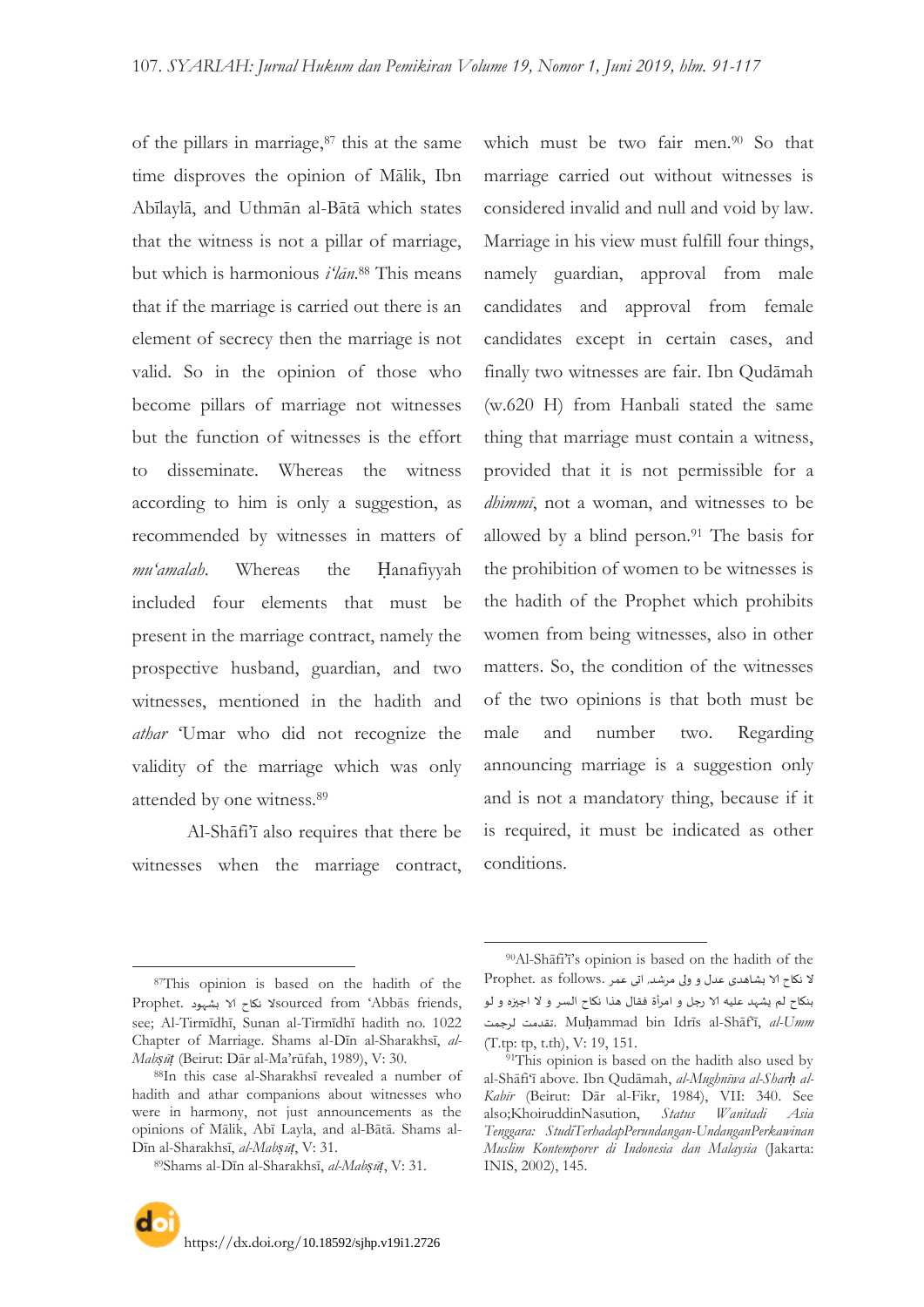Based on the explanation of various opinions above, it can be concluded that the majority requires witnesses in the marriage contract, only Mālik does not say so. He emphasized the function of witnesses as a means to announce marriage. In addition, all agree that marriage is something that should not be kept secret because by keeping it a secret marriage is considered an illegitimate marriage. As far as the search for marriage under the hands - because it has never been discussed by conventional scholars - can be punished as a legitimate marriage if all the terms and conditions are met. However, with the pretext of better protecting the rights of wives and children produced after marriage, in Indonesia, as in various Muslim worlds, 92 the government regulates a new rule concerning the registration of marriages.

Marriage records are regulated in legislations<sup>93</sup>, Government Regulations<sup>94</sup>, and KHI95, stating that marriage must be

 $\overline{a}$ 

carried out according to the beliefs of each religion and must be registered with the marriage registrar employee for marital order. Unregistered marriages do not have legal force, and marriage can only be proven by a marriage certificate made by a marriage registrar employee. Of the various types of regulations regarding the registration of marriages, it creates problems regarding whether or not the marriage is valid if it is not listed, or if the registration of the intended marriage is only an administrative requirement. Many people consider marriage registration only as an administrative requirement and have nothing to do with the validity of a marriage.<sup>96</sup> So that unregistered marriages are considered legitimate marriages. But there are also opinions that state that marriage registration is a legitimate requirement for a marriage, so that unregistered marriages are considered as illegitimate marriages.<sup>97</sup>

Recording of marriage - as discussed earlier - is a new thing, and in the context of *uṣūl al-fiqh* it is classified as

-

<sup>92</sup>The Law on Marriage Registration is regulated in various Muslim countries and the majority of Muslims as follows. Malaysian Family Law, 1977 Article 81 and 86 of the Personal Laws of the Philipines, Druze Law of Lebanon Law No. 24 of 1948, Jordanian Law No. 61 of 1976, and several laws on family law in several other countries.KhoiruddinNasution, *Status Wanitadi Asia Tenggara*, 150-dst.

<sup>&</sup>lt;sup>93</sup>The law is Law Number 1 Year 1974 concerning Marriage Article 2 Paragraph (2).

<sup>&</sup>lt;sup>94</sup>Government Regulation Number 9 of 1975 in various articles.

<sup>95</sup>Compilation of Islamic Law (KHI) Article 5 Paragraphs (1) and (2), Article 6 Paragraph (2), and Article 7 Verses 1-4.

<sup>96</sup>SaidusSyahar, *Undang-Undang dan MasalahPelaksanaannya (DitinjaudariSegiHukum Islam)* (Bandung: Penerbit Alumni, 1981), 18-24. KhoiruddinNasution, *Status Wanitadi Asia Tenggara*, 159-160.<br><sup>97</sup>SaidusSyahar,

<sup>97</sup>SaidusSyahar, *Undang-Undang dan*   $MasalahPelak sanaannya,$ *Personal Law in Islamic Countries* (New Delhi: Times Press, 1987), 210.Watjik Saleh, *HukumPerkawinan Indonesia* (Jakarta: BalaiAksara, 1987), 3.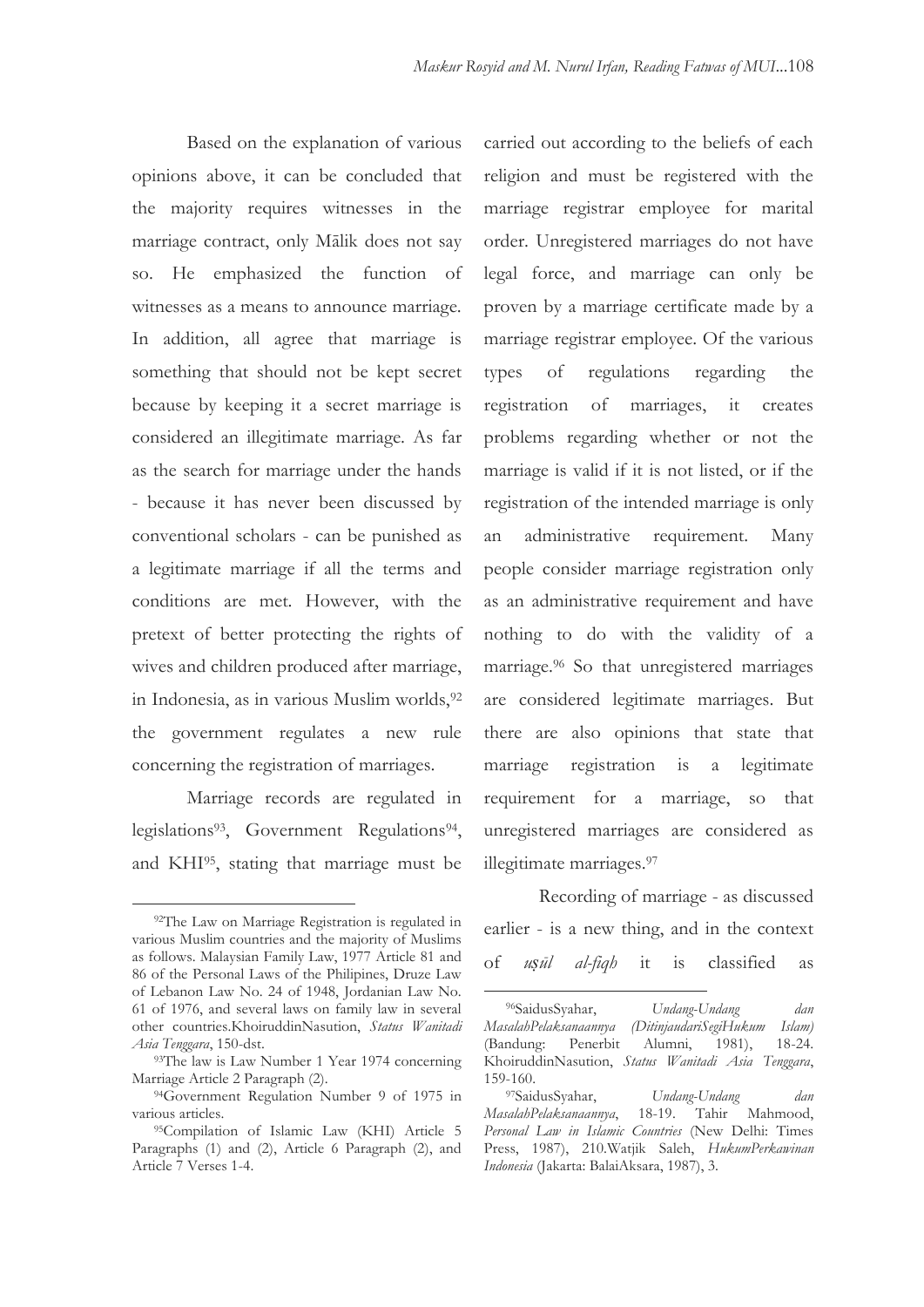*maṣlaḥahmursalah*, because implicitly or explicitly, the case is neither rejected nor supported by the text. It is seen from the point of view of *maqāṣid al-sharī'ah* that it is in line with the soul of *naṣṣ*, which is to better guarantee the benefit of the parties who will do the marriage. Benefits meant include guaranteeing the rights of the parties from various abuses that may occur after marriage. With the authentic evidence in the form of Marriage Certificate, the parties will be bound by law and legally protected. Conversely, unregistered marriages will cause various kinds of harm, such as husbands arbitrarily leaving their wives and / or vice versa. Especially in the case of distribution of inheritance, then the evidence that the heirs are truly heirs is also nil. This is the location of the importance of marriage recording. If in the classical context, where the community is still communal, then the proof of the occurrence of a marriage is enough with the announcement. But now things are changing, modern times demand stronger evidence not just witnesses or announcements.

Life is certain and always changes from time to time. Relationships are not only limited to a community in an area but over the borders of the island and the State. Therefore it is not possible for someone

who wants to go out of the island or abroad to always bring a witness as proof of his marriage so that he is not accused of being an illegitimate partner. It is possible that the accusation is subject to stoning because it is considered as committing adultery, or is bound 100 times because it is considered to have committed adultery *ghayr muḥṣān*. Or it can be subject to a fine and must pay for the fine. For these various accusations, many *maqāṣids* become neglected, starting from *ḥifẓ al-nafs* to *ḥifẓ al-māl*. The existence of the Marriage Certificate will be seen here as proof of marriage and in response to accusations as an illegitimate partner. With the marriage deed it means maintaining the *maqāṣid*, both *ḥifẓ al-nafs* and *ḥifẓ al-māl*.

A benefit that contains greater benefit must be prioritized for the benefit that is beneath it. The sense position here has an urgent role to determine which are positively charged (*maṣlaḥah*) and which are negatively charged (*maḍarat*). Marriage records if viewed with the concept of *maslahah*, then occupy the position of maslahahmursalah, which is a provision that is not supported by any text and also not rejected by Nash. This type of benefit is permitted to be used as a proposition of law stipulating on the terms *qaṭ'ī*, *ḍarūrī*,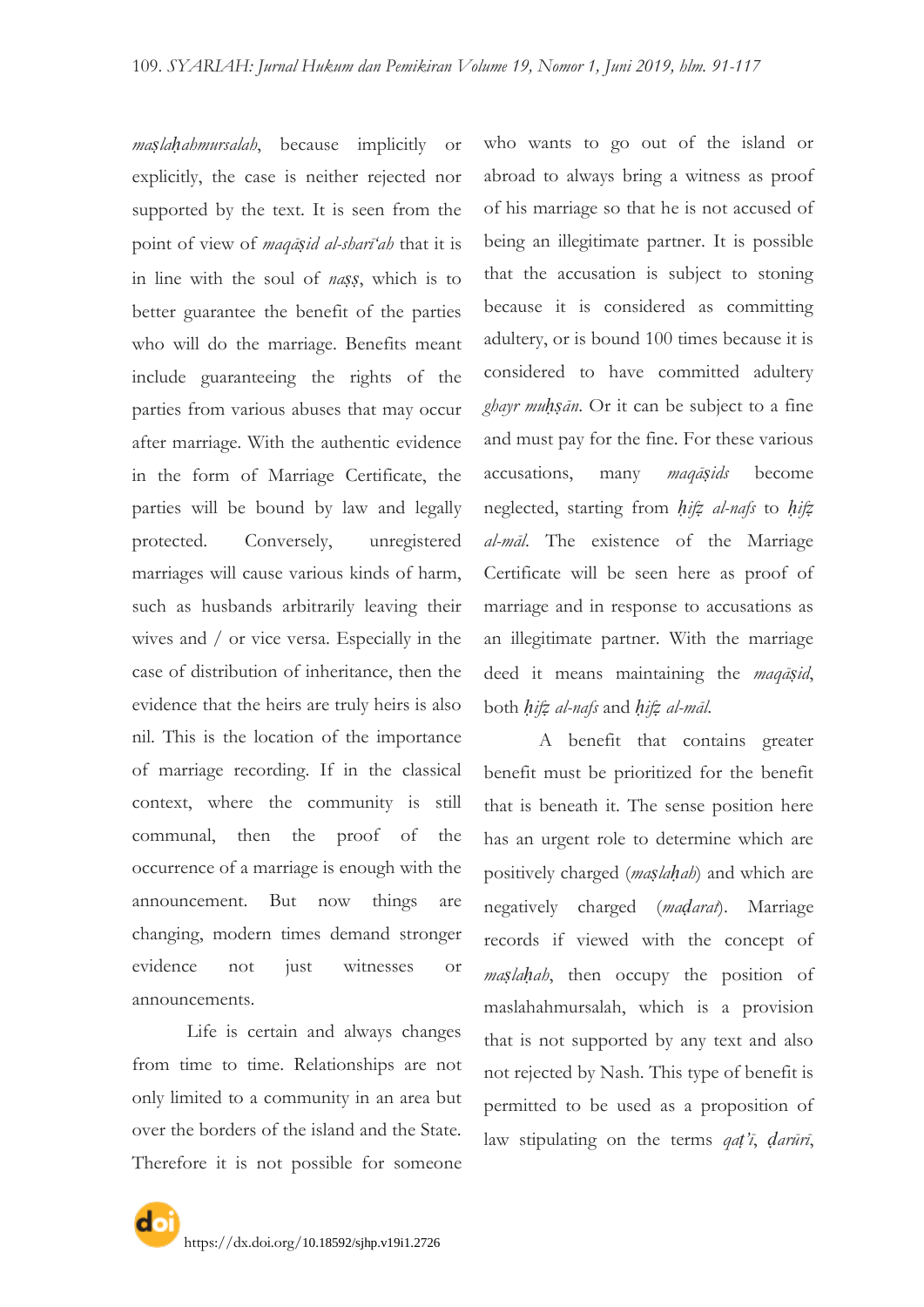and *kullī*. Certainly, marriage records accommodate the benefit of all parties, both men and women, both parents and children. It is an urgent need, because if not, many parties will be harmed so that *maqāṣid al-sharī'ah* is neglected, it is also comprehensive, meaning that the benefit is universal for all parties involved. Thus, recording a marriage is an absolute

#### **Fatwa About Tourism Marriage**

Tourist marriage is a new issue and problem in the dynamics of Islamic law, both in classical and contemporary discourse. Basically, tourist marriage is a marriage that is carried out when making a trip (touring) complete with terms and harmony of marriage agreed upon by the majority of conventional jurisprudence but with additional term terms. This kind of marriage as reported by the MUI has been carried out in the midst of the community when traveling. These problems then raised questions from the public about the law in the case. Based on these two things, the MUI then considered it necessary to issue a fatwa that regulated the issue of tourist marriage to be used as a guideline.<sup>98</sup>

In the formulation of the fatwa, the MUI uses several arguments both from the

-

requirement when making a marriage. Under-marriage (unregistered marriage), even though Islamic law (*fiqh*) has fulfilled the terms and conditions but is not relevant if applied to the current conditions. Such marriage is unconsciously detrimental to many parties, so the old paradigm must be changed by adding one condition, namely that marriage must be listed.

Qur'an, hadith, consensus of scholars, and athar companions. The reference verse is as follows. QS. Al-Mu'minūn (23): 5-7, QS. Al-Rūm (30): 21, and QS. Al-Nisā '(4): 1. These verses constitute a general rule regarding the promulgation of marriage, that the command to preserve the genitals<sup>99</sup> and information about the creation of partners for each human<sup>100</sup> is the content of these verses. However, until here, there are no firm rules regarding the practice and law of tourist marriage cases. Therefore the MUI then traced it to the Prophet's hadith. Some of the hadiths referred to are details of the verses of the Qur'an which are still

<sup>98</sup>MUI Fatwa Number 2 / Munas VIII / MUI / 2010 concerning Tourism Marriage.

<sup>&</sup>lt;sup>99</sup>The contents of these meanings are contained in والذين هم لفروجهم حافظون # الا على ازواجهم .the verse as follows 5-6 :(23) minūn"Mu-Al .QS.او ما ملنذ ا مانهم فانهم غير ملىميو which was then closed with the statement that those who sought behind the decree really exceeded the limit. QS. Al-Mu"minūn (23): 7.

 $^{100}$ The verse is او اوواجا ان خلق لكم من انفسكم ازواجا 21. :(30) Rūm-Al .QS .لدسننىا اليها و جعل بيننم مىدة و سحمت Also the verses that can be found in al-Nisā '(4): 1 concerning the spouse of human life which was in its own beginning so that with him humans both men and women became numerous.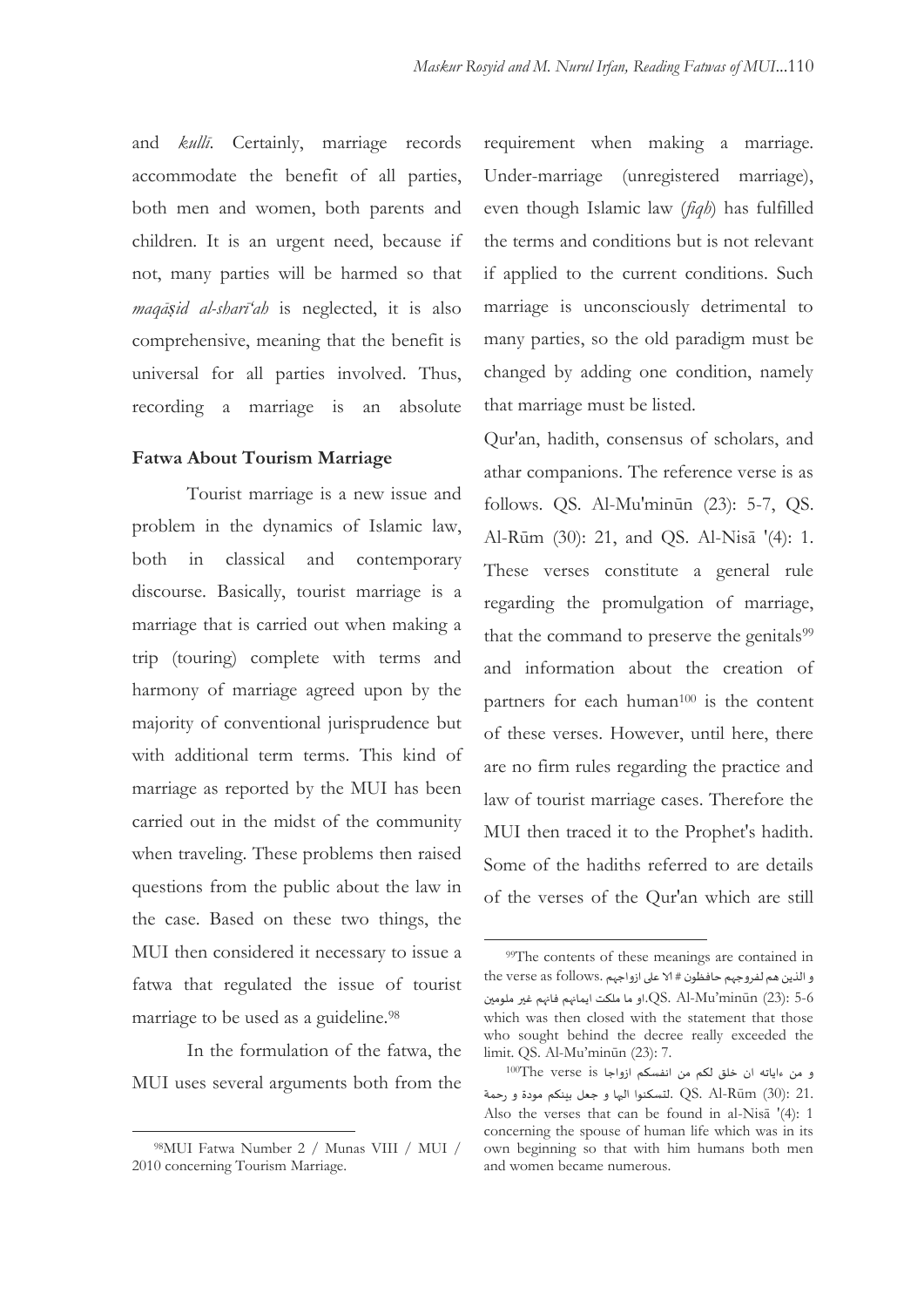common. There are four hadiths which state the prohibition of *mut'ah* marriage<sup>101</sup> or marriage practices which are mentioned for a period of time, for example for two weeks, one month, or several months, which is essentially a period of marriage. Until now, the law on marriage mut'ah is very clear, which is haram. But to strengthen the argumentation, the MUI then included the consensus of the ulama and *athar* companions, in this case *athar* "Umar, who both stated the same thing, namely the prohibition of marriage *mut'ah*. 102

There is no argument that explicitly regulates tourism marriage. Marriage tourism, as explained earlier, has differences and similarities with marriage mut'ah. The difference is, if a tourist marriage is done when someone is traveling, marriage will not require that. The point of similarity lies in the length of time in the marriage. So on the basis of that similarity, the MUI then stated that tourist marriage is one form or branch of marriage,

 $\overline{a}$ 

*mutʻah*, so that it is punished forbidden. Thus, the MUI prepared tourism marriages by placing them in marriage *mut'ah*. 103

In terms of *maqāṣid al-sharī'ah*, the purpose of marriage is to create and maintain offspring in accordance with Islamic guidance. So in addition to realizing the maintenance of offspring, the function of marriage is also a means to maintain religion. Of course this goal can be carried out if all parties carry out it in accordance with the principles set by Islam, which is based on benefit. The phenomenon of tourist marriage or in the above discussion is assumed to be another form of nikah mut'ah, has damaged the joints of Islam and certainly undermined the ideals of social welfare. How not, by doing the practice of marriage, the purpose of forming a family full of love and peace as indicated by the general rules in the Qur'an and also the purpose of preserving good offspring will automatically be ignored.

The practice of tourist marriage is not based on religion and love, but solely on the impulse of lust. How can something done on the impulse of lust give birth to the benefit that Islam aspires to? The answer, that this is in good reason, will not

عن على رضى الله عنه ان رسول <sup>101</sup>One of these traditions is الله صلى الله عليه و سلم نهى عن نكاح المتعة يوم خيبر و عن لحوم الحمر الاهليت.Whereas the next three traditions have more or less the same content, namely the prohibition of marrying mut'ah. See these arguments as the basis of the MUI's fatwa on tourist marriages in; K.H. Ma'ruf Amin et al., *Himpunan FatwaMajelis Ulama IndonesiaSejak 1975*, 562-565.

<sup>102</sup> K.H. Ma"ruf Amin at.al, *Himpunan FatwaMajelis Ulama IndonesiaSejak 1975*, 565.

<sup>103</sup>MUI's decision on tourist marriages, see; K.H. Ma"ruf Amin et al., *Himpunan FatwaMajelis Ulama IndonesiaSejak 1975*, 566.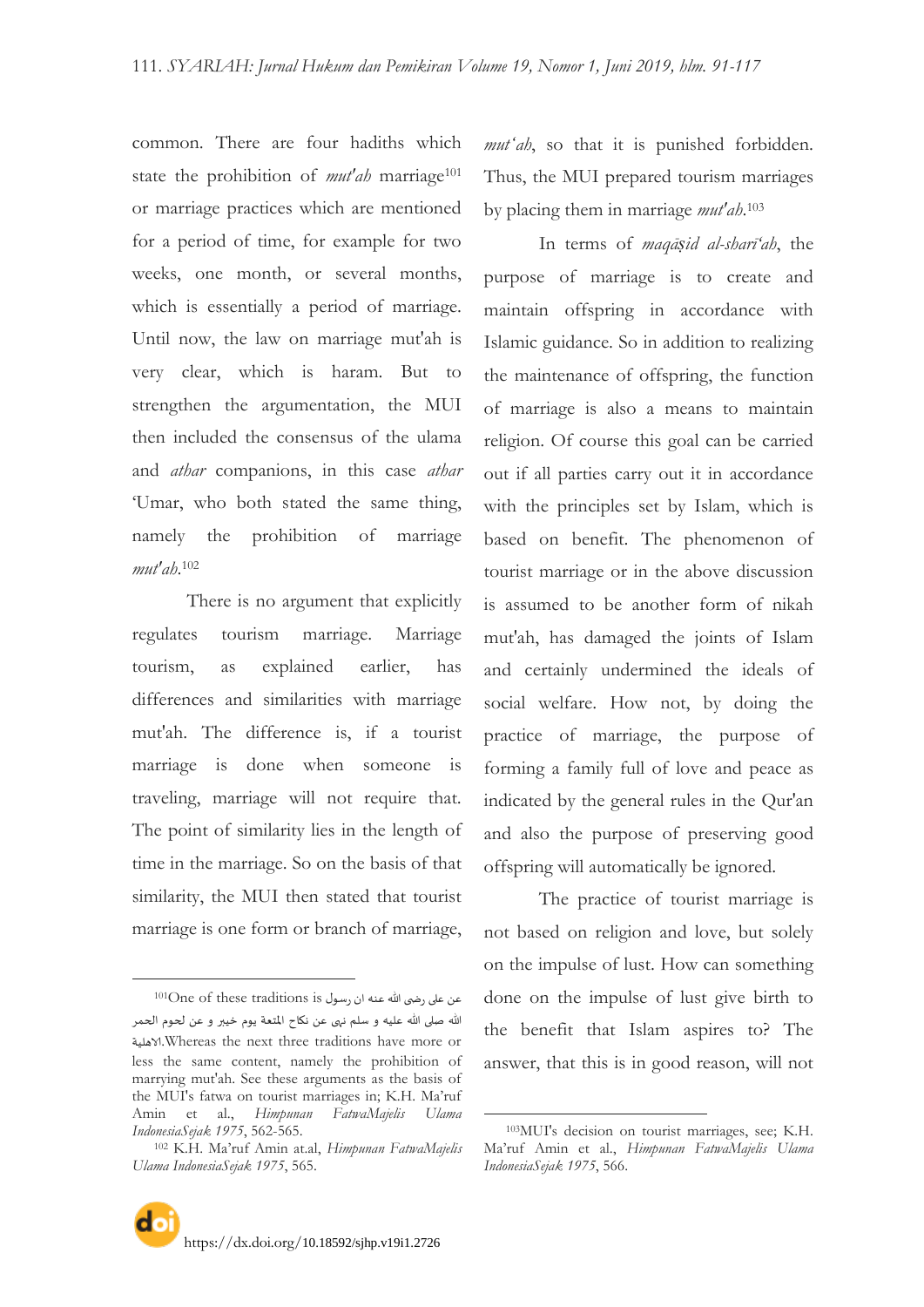be achieved, because good goals can only be obtained by a good process. Herein lies the importance of good intelligence in addition to the use of the *naqlī* argument.

### **Analysis And Classification Of MUI's Fatwa**

Some of the MUI fatwas above can be viewed in terms of the level and gradation of *maṣlaḥahs* according to the majority of jurisprudence - in accordance with the guidelines for stipulating the fatwa of the MUI - and the fatwa on the criteria of *maṣlaḥah* can be classified into several levels. *Maṣlaḥah*, in the perspective of the majority of scholars divided into three parts. The first part is *maṣlaḥahmu'tabarah*, both *maṣlaḥahmursalah*, and the third is *maṣlaḥahmulghah*. In accordance with their agreement, only the first type can absolutely be used as a legal proposition. Whereas the second type of problem is the debate between may be used absolutely and there are those that provide rather strict conditions to be used as legal propositions. These conditions must be *ḍarūrī* or necessity, meaning that if they are not fulfilled, a legal and life order is broken. Besides being *ḍarūrī*, it is also *kulliyāt*, and *qaṭ'iyyāt*. 104

-

The requirement is that it is applied by al-Ghazzālī as a provision that must exist when it will be used as a legal proposition.<sup>105</sup> The example he put forward was related to the ability to kill a Muslim who became a prisoner of war and made their shield. The killing ability is based on the assumption that by not killing these prisoners, the lives of the Muslims can be dangerous.<sup>106</sup> Therefore, the terms *ḍarūrī*, *kullī*, and *qaṭ'ī* must absolutely be present in *maṣlaḥahmursalah*.

The majority of scholars also agreed on the inability to use *maṣlaḥahmulghah* as a legal proposition.107*MaṣlaḥahMulghah* is interpreted as a benefit that is contrary to the existing argument. It can also be interpreted as a problem which is clearly rejected (*ṣāriḥ*) by the strongest legal proposition. Because it violates the provisions of the Nash as the strongest legal proposition, the majority of scholars

<sup>104</sup>The requirements for the three criteria are different from one character to another. Al-Ghazzālī,

for example, provides strict conditions regarding the ability to use maslahat, which is different from al-Shāṭibī who uses it more loosely.

<sup>105</sup>Al-Ghazzālī, *al-Mustaṣfā min 'Ilm al-Uṣūl*, I: 296.

<sup>106</sup>Al-Ghazzālī, *al-Mustaṣfā min 'Ilm al-Uṣūl*, I: 295- 296.

<sup>107</sup>The various divisions of *al-maṣlaḥah* see; al-Ṭūfī, *SharḥMukhtaṣarRawḍah* (Beirut: Mu"assasah al-Risālah, 1990), III: 204-217. Amir Syarifuddin, *Ushul al-Fiqh* (Jakarta: Logos WacanaIlmu, 2005), II: 332. FathurrahmanDjamil, *FilsafatHukum Islam* (Jakarta: Logos WacanaIlmu, 1999), 141-143. The rejection of the last type of maṣlaḥah - mulghah - was openly stated by al-Ghazzālī, and several other scholars. See;"AlīḤasbullāh, *Uṣūl al-Tashrī' al-Islāmī*, 45. "Abdul WahhābKhallāf, *UṣūlFiqh,* 85-86.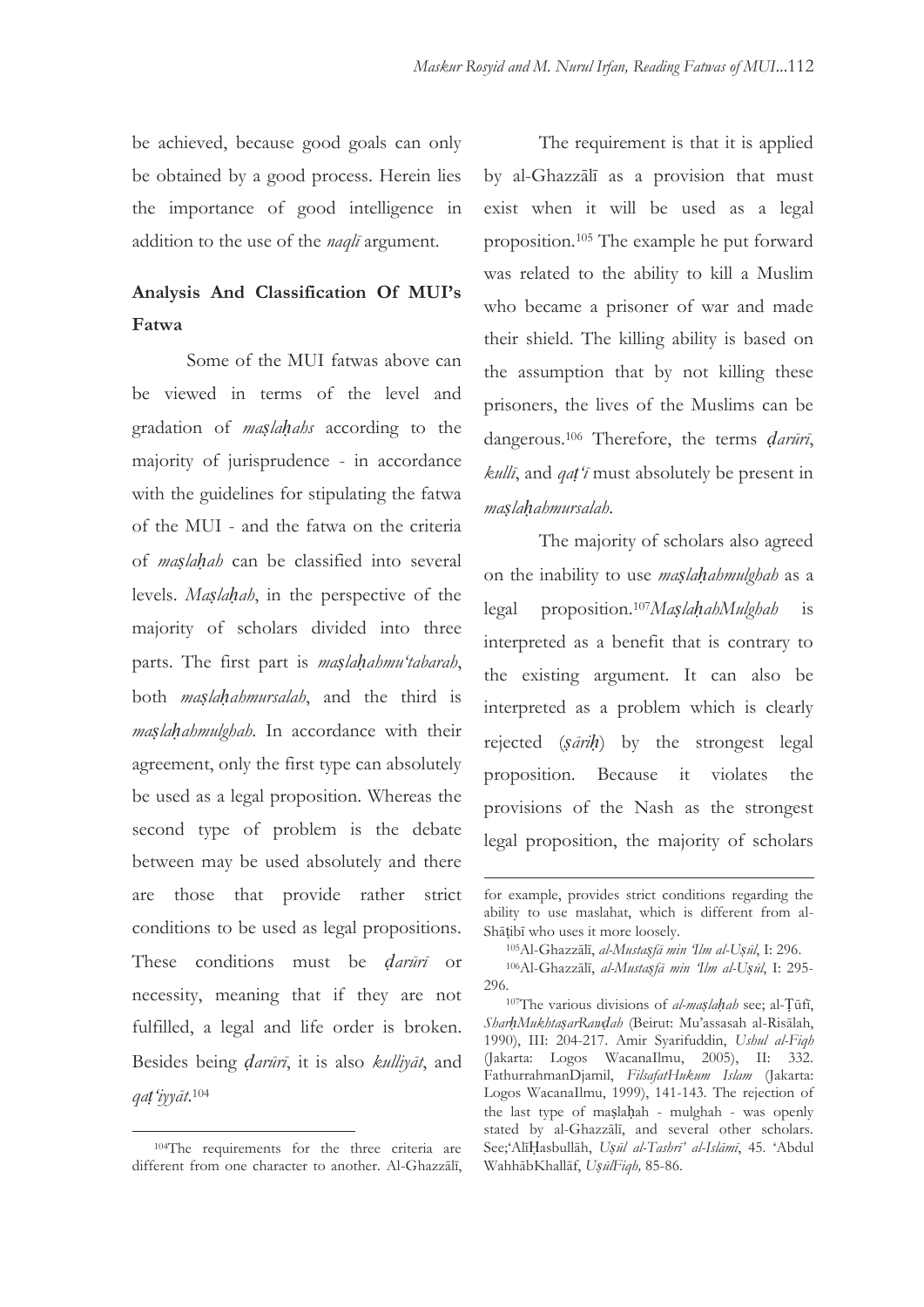agree to prohibit using it as a legal proposition. Later, this opinion was questioned again by reformers. Their reasoning is quite rational, that is, it could be that in the case of the rejected problems there is goodness for humans, such as justice and equal rights.<sup>108</sup> However, in reality, Indonesian fatwa institutions continue to use old opinions - the majority of classical scholars - as the standard in the fatwa.

The fatwa of the MUI which is the main concern of this paper will be grouped through the classification of the *maṣlaḥah*

-

division above. First, that the fatwa of the MUI which uses the classification of *maṣlaḥahmu'tabarah* is four fatwas. Among other things, the fatwa concerning the first abortion point $109$ is based on the provisions stated in the text. That killing the law is haram, both killing parents, children, and babies in the womb. This is in line with the masculine concept of the MUI, that *maṣlaḥahmu'tabarah* can be used as a legal basis.

The next fatwa that uses the classification of *maṣlaḥahmu'tabarah* is a fatwa concerning the case of inheritance of different religions. In this case the MUI fatwa is in line with the hadith text which states that two people of different religions cannot inherit each other.110So that this is in accordance with the MUI"s concept of *maṣlaḥah*. The third fatwa that uses the *maṣlaḥahmu'tabarah* classification is a fatwa concerning tourism marriage.<sup>111</sup> Marriage tourism is analogous to formal marriage

<sup>108</sup>See for example in the "limit theory" proposed by Shahrur, which states that in terms of inheritance women can be equal to men, meaning 1: 1 with men. Of course this is contrary to the text which states that women are half a part of men. This theory uses contemporary reading (qirā'ahmu'āṣirah) rather than using the traditional maslahat approach. Through this paradigm, he tries to position the text as a flexible proposition, meaning that a law sometimes moves at the lower and upper limits so that the legal provisions can be looser and more flexible.MuḥammadShahrūr, *NaḥwaUṣūlJadīdah al-Islāmī: Fiqh al-Mar'ah (al-Waṣiyyah, al-'Irth, al-Qawāmah, al-Ta'addudiyyah, al-Libās)* (Suriyyah: al-Aḥālīlī al-Ṭabā"ahwa al-Nashrwa al-Tawzī", 2000), 222. MunawwirSjadzali was mentioned as a national figure who also tried to actualize maslahat, as Shahrūr, Sjadzali also offered the concept of al-Musāwah in inheritance, namely 1: 1 between women and men, see MunawirSjadzali, *Ijtihad Kemanusiaan* (Jakarta: Paramadina, 1997), 4-10. Falicitas Meta Maria Opwis, *Maṣlaḥa and the Purpose of the Law: Islamic Discourse on Legal Change from the*  $4^{th}/10^{th}$  *to*  $8^{th}/14^{th}$  *Century (Boston:* Brill, 2010).Wael B. Hallaq, *A Histories of Islamic Legal Theories: an Introduction to SunnīUṣūl al-Fiqh* (United Kingdom: Cambridge University, 1997). See also; Aḥmad "Ali, "Reformulasi al-Maṣlaḥah: Relevansi dan ImplementasinyadalamPengembanganPemikiranHuku m IslamKontemporer", Thesis at UIN SyarifHidayatullah Jakarta, 2008.Yūsūfal-Qarḍawī, *al-Siyāsah al-Shar'iyyahfīḌaw' Nuṣūṣ al-Sharī'ātwaMaqāṣidihā*(Kairo: MaktabahWahbah, 1998).

<sup>109</sup>The fatwa reads "*Abortion is unlawful since the occurrence of implantation of blastocyst on the mother's uterine wall (nidasi)*". K.H. Ma"ruf Amin et al., *Himpunan Fatwa Majelis Ulama IndonesiaSejak 1975*, 462.

<sup>110</sup>The fatwa reads "*Islamic inheritance law does not give mutual inheritance rights between people of different religions (between Muslims and non-Muslims)*". K.H. Ma"ruf Amin et al., *Himpunan Fatwa Majelis Ulama IndonesiaSejak 1975*, 485.

<sup>111</sup>The fatwa reads "*Tourism marriage as referred to in the general provisions of the law is haram because it is the marriage of mu'aqqat (temporary marriage) which is one form of mut'ah marriage*". K.H. Ma"ruf Amin et al., *Himpunan Fatwa Majelis Ulama IndonesiaSejak 1975*, 566.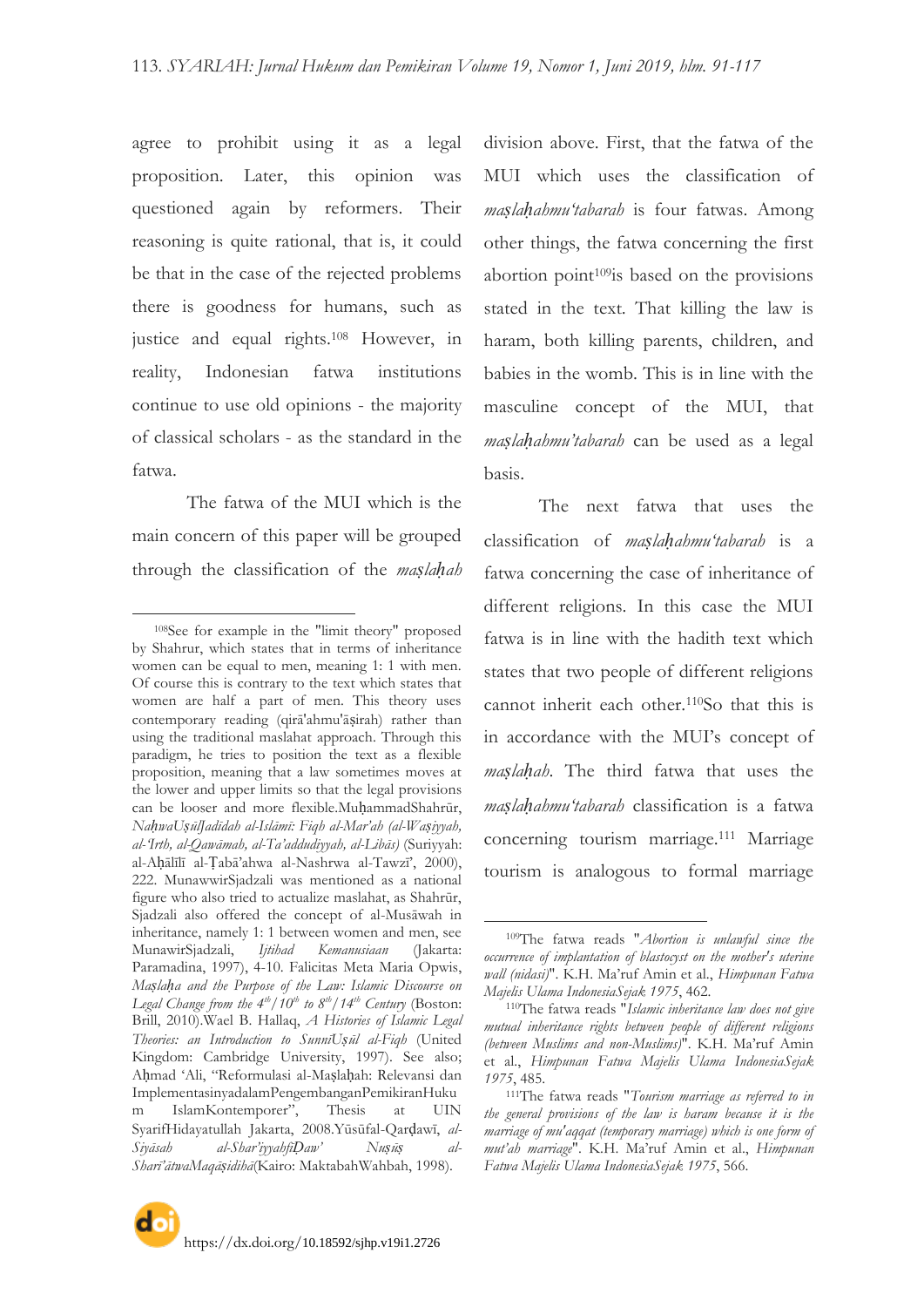because it has the same "*illat* (ratio legist) law, which is both giving a period of time. Because marriage is punished illegally, tourist marriage is also the case. This fatwa is the same as the MUI concept about *maṣlaḥah*.

The fourth fatwa that uses the *maṣlaḥahmu'tabarah* classification is the marriage fatwa under the hand (not recorded).<sup>112</sup> It is confirmed that marriage is basically if all the pillars have been fulfilled and the conditions are the marriage is legal. However, this fatwa is irrelevant to the present because harmony and the requirements of conventional marriage then develop along with the dynamics of the development of space and time.

Secondly, the fatwa of the MUI which uses *maṣlaḥahmursalah* as the basis of its fatwa is a fatwa on marriage under the hands of the second point.<sup>113</sup> This is related to the recording of marriage based on benefits that are not rejected or supported by certain texts. Such a fatwa is more

 $\overline{a}$ 

relevant to the present age because it corresponds to space and time.

Third, the fatwa of the MUI which uses *maṣlaḥahmulghah* as the basis of its fatwa is two fatwas. The first fatwa concerning the ability to have an abortion is because of the elements *ḍarūrī*, *qaṭ'ī*, *ḥājī*, and *kullī*. <sup>114</sup> This is said because it is based on an analysis of the fatwa with the conclusions of the Islamic jurists above. The ability to do an abortion basically violates the provisions. Because basically abortion is prohibited by rules and this is agreed upon by the majority of Muslims. But then abortion is permissible with several reasons which are permissible by *syara'*. The conditions for obtaining an abortion are as explained by MUI. On this basis, then the fatwa concerning the ability to carry out acts of abortion with various conditions is classified as the type of *mulghah*. The second fatwa included in this group is a fatwa about interfaith marriages.<sup>115</sup> Considered as having violated the provisions in the text stating the ability to do marriage between Muslims and women *ahl al-kitāb*. Regarding the classification of the ability of abortion and the prohibition of marrying different

-

<sup>112</sup>The fatwa is contained in the MUI fatwa concerning marriage under the first hand as follows. "*Marriage under the law is legal because conditions and pillars of marriage are fulfilled, but it is forbidden if there is a maḍarrah.*" K.H. Ma"ruf Amin et al., *Himpunan Fatwa Majelis Ulama IndonesiaSejak 1975*, 534.

<sup>113</sup>The fatwa is contained in the MUI fatwa on marriage under the second hand as follows. "*Marriage must be officially registered with the authorized agency, as a preventive step to reject the negative impact (maḍarrah) (sadd li al-dharī'ah).*" K.H. Ma"ruf Amin et al., *Himpunan Fatwa Majelis Ulama IndonesiaSejak 1975*, 534.

<sup>114</sup> K.H. Ma"ruf Amin at.al, *Himpunan FatwaMajelis Ulama IndonesiaSejak 1975*, 462.

<sup>115</sup> K.H. Ma"ruf Amin at.al, *Himpunan FatwaMajelis Ulama IndonesiaSejak 1975*, 481.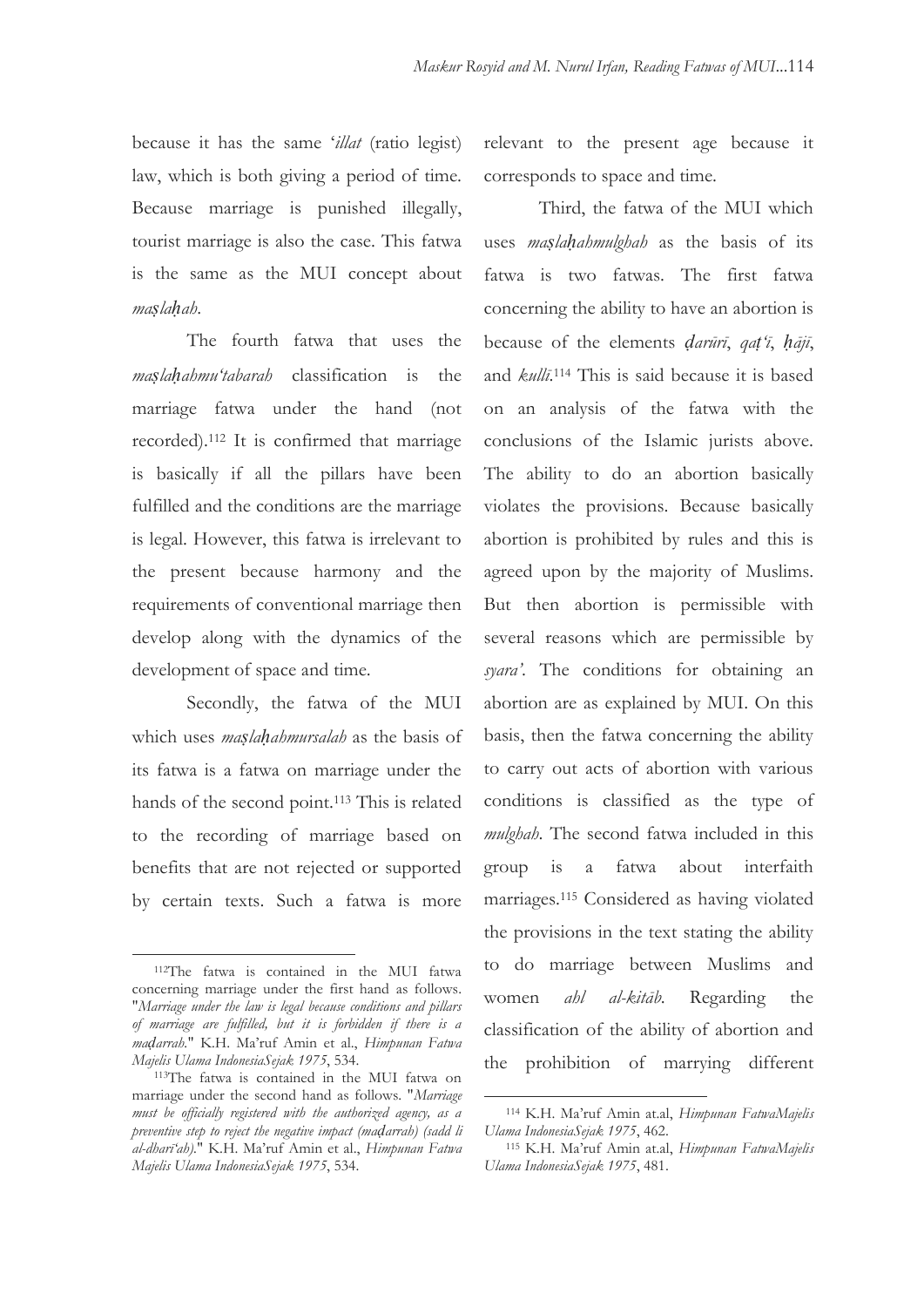religions, it is indeed at a glance like it has violated the text. However, it can actually be assessed using other approaches, namely

**Conclusion**

Based on the description above, several things can be concluded. First, *maṣlaḥah* as a fatwa guideline for the MUI only recognizes the type of *maṣlaḥahmu'tabarah*and *maṣlaḥahmursalah* as a basis for establishing law, and at the same time rejects *maṣlaḥahmulghah*. Thus, *maṣlaḥah* in the view of the MUI is in accordance with the concept of *maṣlaḥah* stated by the majority of scholars. Secondly, based on the fatwa in the field of family law above, it appears that the MUI fatwas are in

#### **Bibliography**

- Ali, Ahmad. 2008. "Relevansi Maslahah dan Implementasinya dalam Pengembangan Pemikiran Hukum Islam Kontemporer," Tesis UIN SyarifHidayatullah Jakarta.
- Amin, K.H. Ma"ruf. 2011.*Himpunan FatwaMajelis Ulama Indonesia Sejak 1975*. Jakarta: SekretariatMajelis Ulama Indonesia.
- Bassām, "Abd Allah bin "Abd al-Raḥmān al- . 1994.*Tawḍīḥ al-Aḥkām min Bulūgh al-*

emergency conditions and urgent needs. While the need can occupy an emergency position.

accordance with the *maṣlaḥah* concept of the majority of the jurists. In terms of the ability of abortion and the prohibition of interfaith marriages, it seems contrary to the text. However, if examined further, it is precisely the MUI Fatwa in both cases of abortion and interfaith marriages - actually using a priority approach, which is carried out because of an emergency. Third, regarding the validity of marriage under the hands (not recorded), even though it is in accordance with the old conception, but not relevant for the present.

> *Marām*. Libanon: Mu"assasah al-Khidmāt al-Ṭiba"iyyah.

- Djamil, Fathurrahman. 1999.*Filsafat Hukum Islam.* Jakarta: Logos WacanaIlmu.
- Ghazzālī, Al-. t.th.*al-Mustaṣfā min 'Ilm al-Uṣūl*. Beirut: Dār al-Fikr.
- Hallaq, Wael B. 1997. *A Histories of Islamic Legal Theories: an Introduction to Sunnī Uṣūl al-Fiqh*. United Kingdom: Cambridge University.
- Hamka, 1983. *Tafsir al-Azhar*. Jakarta: Pustaka Panji Masyarakat.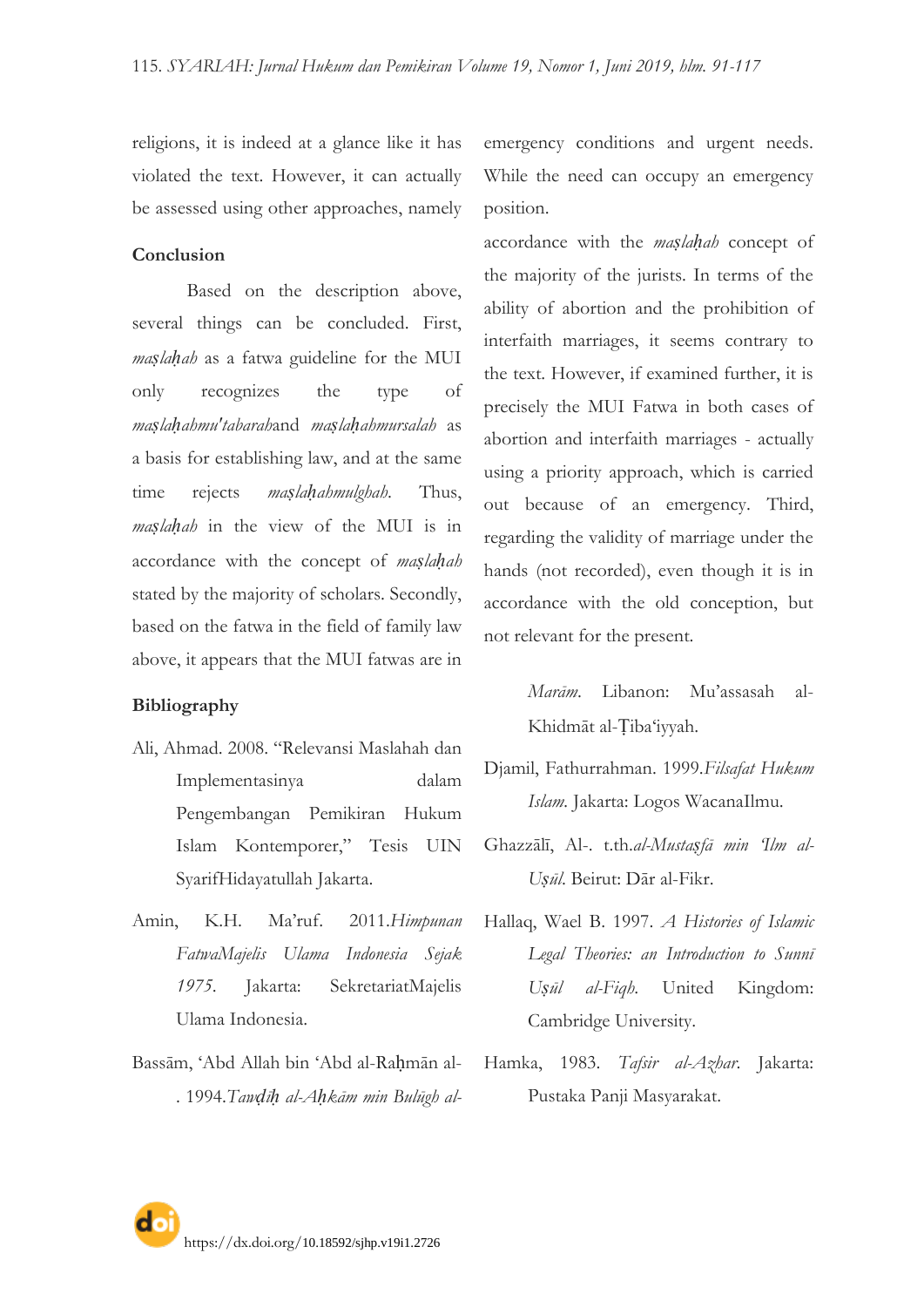- Ḥanbal, AḥmadIbn. 1993. *Musnad Imām Aḥmad Ibn Ḥanbāl*. Beirut: Dār al-Ihya" al-"Arābi.
- Ḥasān, Ḥusayn Ḥamīd. 1971. *Naẓariyah al-Maṣlaḥah*. Kairo: Dār al-Naḥḍah al- "Arābiyah.
- Ḥasbullāh, "Alī. 1997. *Uṣūl al-Tashrī' al-Islāmī*. Kairo: Dār al-Fikr al-'Arabi.
- Hosen, Nadirsyah. 2004. "Behind the Scenes: Fatwas of Majelis Ulama Indonesia 1975-1998"*Journal of Islamic Studies*, 15:2.
- Kamal, Zainun. 2004. "Menafsir Kembali Perkawinan antar Umat Beragama," dalam Maria Ulfah Anshor dan Martin LukitoSinaga. ed), *Tafsir Ulang Perkawinan Lintas Agama: PerspektifPerempuan dan Pluralisme*. Jakarta: KAPAL Perempuan.
- Khallāf, "Abd al-Wahhāb. 1955.*Maṣādir al-Tashrī' al-Islāmī fi mā lā Naṣṣa fi hā.*  Kairo: Ma"had al-Dirāsāt al- "Arabiyyah al-"Āliyah.
- Law Number 1 of 1974 concerning Marriage.
- Lubis, Nazly Hanum.1995. *al-Ṭūfī's Concept of Maṣlaḥah: A Study in Islamic Legal Theory*. Canada: McGill University.
- Mahmood, Tahir. 1987. *Personal Law in Islamic Countries*. New Delhi: Times Press.
- Marāghī, AḥmadMuṣṭafā al-. 2006. *Tafsīr al-Marāghī*. Beirut: Dār al-Fikr.
- MUI"s Fatwa Number 4 of 2005 concerning Abortion.
- MUI"s Fatwa Number 4 / National Conference VII / MUI / 8/2005.
- MUI"s Fatwa in National Conference II 1980.
- MUI"s Fatwa Number 10 of 2008 concerning Marriage Under Hands.
- MUI"s Fatwa Number 2 / VIII / MUI / 2010 National Conference on Tourism Marriage.
- MUI"s Fatwa on the Criteria of Maslahat Number: 6 / MUNAS VII / MUI / 10/2005.
- MUI"s Fatwa Number 1 / National Conference VI / MUI / 2000 concerning Abortion.
- Nasution, Khoiruddin. 2002. *Status Wanita di Asia Tenggara: StudiTerhadapPerundangan-UndanganPerkawinan Muslim Kontemporer di Indonesia dan Malaysia*. Jakarta: INIS.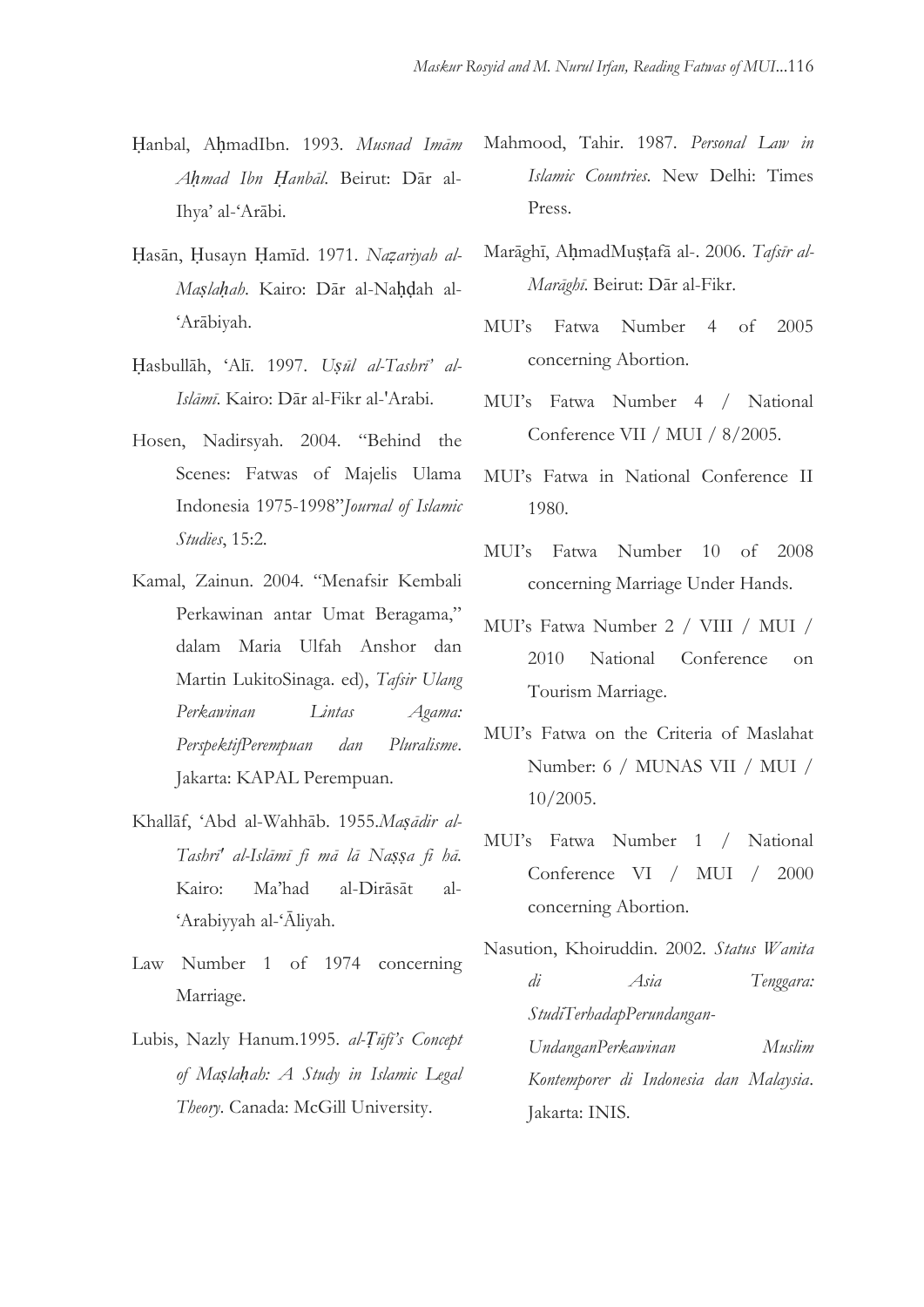- Opwis, Falicitas Meta Maria.*2005.* "*Maṣlaḥah* in Contemporary Islamic Legal Theory" Artikeldalam*Islamic Law and Society 12, 2, Leiden.*
- \_\_\_\_\_\_\_\_. 2010. *Maṣlaḥa and the Purpose of the Law: Islamic Discourse on Legal Change from the 4th/10th to 8th/14th Century.* Boston: Brill.
- Qarḍawī, Yūsūf al-. 1998.*al-Siyāsah al-Shar'iyyahfīḌaw' Nuṣūṣ al-Sharī'ātwaMaqāṣidihā.* Kairo: MaktabahWahbah.
- Qudāmah, Ibn. 1984. *Al-Mughnī wa al-Sharḥ al-Kabīr*. Beirut: Dār al-Fikr.
- \_\_\_\_\_\_\_\_. 1984. *al-Mughnī wa al-Sharḥ al-Kabīr*. Beirut: Dār al-Fikr.
- Riḍā, Rashīd. 1999. *Tafsīr al-Manar*. Beirut: Dār al-Kutub al-"Ilmiyyah.
- Rosyid, Maskur. 2013. *Implementasi Konsep Maslahat al-Ṭūfīdalam Fatwa MUI. 2005-2010)*. Magelang, NgudiIlmu.
- Ṣabuni, Muhammad "Ali al-. 1999. *TafsīrĀyāt al-Aḥkāmmin al-Qur'ān*. Beirut: Dār al-Kutub al-Ilmiyyah.
- Saleh, Watjik. 1987. *HukumPerkawinan Indonesia*. Jakarta: Balai Aksara.
- San'ānī, Muhammad bin Ismā'īl al-Kahlānī al-. t.th. *Subul al-SalamSharḥBulūgh al-*

*Marām min Adillah al-Aḥkām*. T.tp.: Dār al-Fikr.

- Sayis, "Ali al-. 2001. *TafsīrĀyāt al-Aḥkām*. Mesir: Mu"assasāt al-Mukhtar.
- Shahrūr. Muḥammad. 2000. *NaḥwaUṣūlJadīdah al-Islāmī: Fiqh al-Mar'ah. al-Waṣiyyah, al-'Irth, al-Qawāmah, al-Ta'addudiyyah, al-Libās)*. Suriyyah: al-Aḥālīlī al-Ṭabā"ahwa al-Nashrwa al-Tawzī".
- Sharakhsī, Shams al-Dīn al-. 1989. *al-Mabṣūṭ*. Beirut: Dār al-Ma"rūfah.
- Shāṭibī, Abū Isḥaq Ibrāhīm ibn Mūsā al-Lakhmi Al-. 1341 H. *Al-Muwāfaqāt fi Uṣūl al-Aḥkām*. Kairo: Dār al-Fikr.
- Sjadzali, Munawir. 1997. *Ijtihad Kemanusiaan*. Jakarta: Paramadina.
- Sukarti, Dewi. 2003.*PerkawinanAntaragamaMenurut al-Qur'an dan Hadis*. Jakarta: PBB UIN dan KAS.
- Syahar, Saidus. 1981. *Undang-Undang dan Masalah Pelaksanaannya. Ditinjau dari Segi Hukum Islam)*. Bandung: Penerbit Alumni.
- Syarifuddin, Amir. 2005. *Ushul al-Fiqh*. Jakarta: Logos WacanaIlmu.
- Ṭufī, Najm al-Dīn al-. 1964. *Sharḥ al-Arba'īn al-Nawāwī* dalam Muṣṭafā